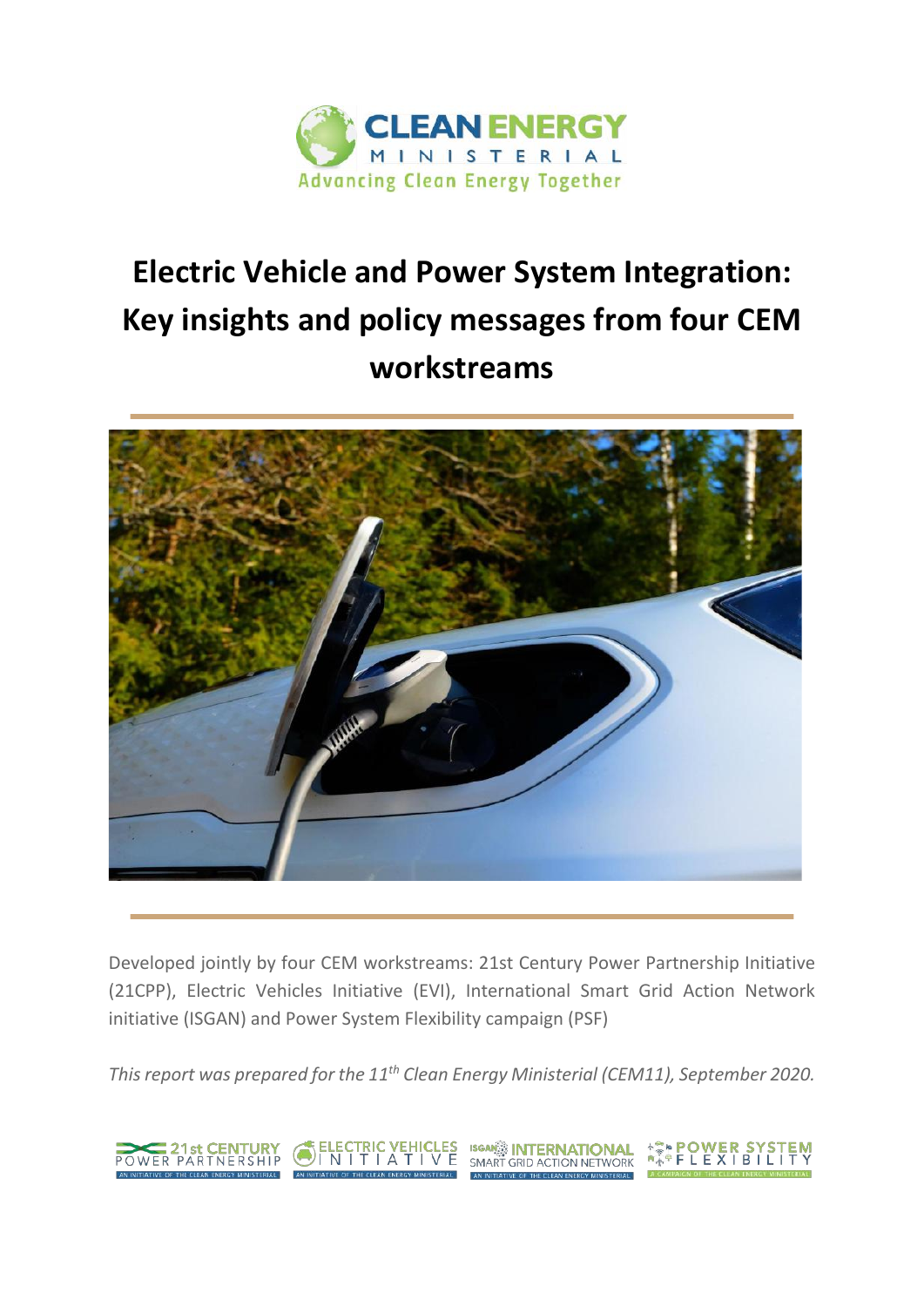### **Acknowledgements**

This report for the Clean Energy Ministerial (CEM) is the product of collaboration between experts from the International Energy Agency (IEA), the US National Renewable Energy Laboratory (NREL) and Joint Institute for Strategic Energy Analysis (JISEA), the International Smart Grid Action Network (ISGAN) and the CEM Secretariat.

Ellina Levina of the CEM Secretariat was the overall project manager and steward for the project. Matteo Muratori (NREL, representing CEM 21CPP) and Enrique Gutierrez (IEA, representing CEM PSF) co-ordinated the writing of the report. Marine Gorner (IEA, representing CEM EVI), José Pablo Chaves Ávila (Madrid-based Institute for Research in Technology, representing CEM ISGAN) and Jeffrey Logan (NREL, representing CEM 21CPP) were additional principal authors of the report. Magnus Olofsson (Swedish Energy Institute, representing CEM ISGAN), Helena Lindquist (LightSwitch, representing CEM ISGAN), Thibaut Abergel (IEA, representing CEM EVI), Jacob Teter (IEA, representing CEM EVI) and Ellina Levina (CEM Secretariat) provided input to various sections of the report. Sarbojit Pal (CEM Secretariat) and Kari Mäki (VTT Technical Research Centre of Finland, representing CEM ISGAN) supported the project with insights and information.

The project received a much-appreciated financial contribution from the Nordic Council of Ministers Energy Research. The project benefited from the support and guidance of the lead governments of the four CEM workstreams that participated in the work for this report: Italy, India and the United States for ISGAN; Sweden, Denmark, India and China for the PSF campaign; Canada and China for the EVI; and Brazil and Finland for the 21CPP initiative.

We would particularly like to acknowledge the guidance, support and insights provided by Luciano Martini (Italy), Arun Mishra (India), Russell Conklin (United States), Pentti Puhakka (Finland), Louise Goding (Sweden), Karin Widegren (Sweden), Doug Arent (NREL), Paolo Frankl (IEA), Timur Gul (IEA) and Edwin Haesen (IEA).

Other CEM members who participate in the four CEM workstreams involved in this project also actively took part in the discussions and project workshop that influenced this report. We would like to acknowledge the following CEM members for their assistance: Australia, Canada, Brazil, Chile, China, Denmark, the European Commission, Finland, France, Germany, India, Italy, Japan, Korea, the Netherlands, New Zealand, Norway, Saudi Arabia, Spain, Sweden, South Africa, the United Arab Emirates, the United Kingdom and the United States.

The report has benefited from valuable comments and insights from the participants and speakers at the interactive virtual workshop that was organised as part of the project on 19-20 April 2020. Additional comments were also provided during the review process. Many thanks are due to the following experts: Karima Boukir (DSO Enedis), Shyamasis Das (Alliance for an Energy Efficient Economy), Julia Hildermeier (Regulatory Assistance Project), Christos Kolokathis (Regulatory Assistance Project), Francisco Laveron Simavilla (Iberdrola), Xavier Moreau (AlterGrids), Mohd Qaharuddin Abdullah (MIGHT), Ashok Sarkar (World Bank) and Martina Wikström (Swedish Energy Agency). Our thanks are due also to Justin French-Brooks for the editing and layout of this document.

This publication reflects the views of the individual authors and does not necessarily reflect the views or policies of those countries, organisations and entities referred to or the funders. Such countries, organisations and





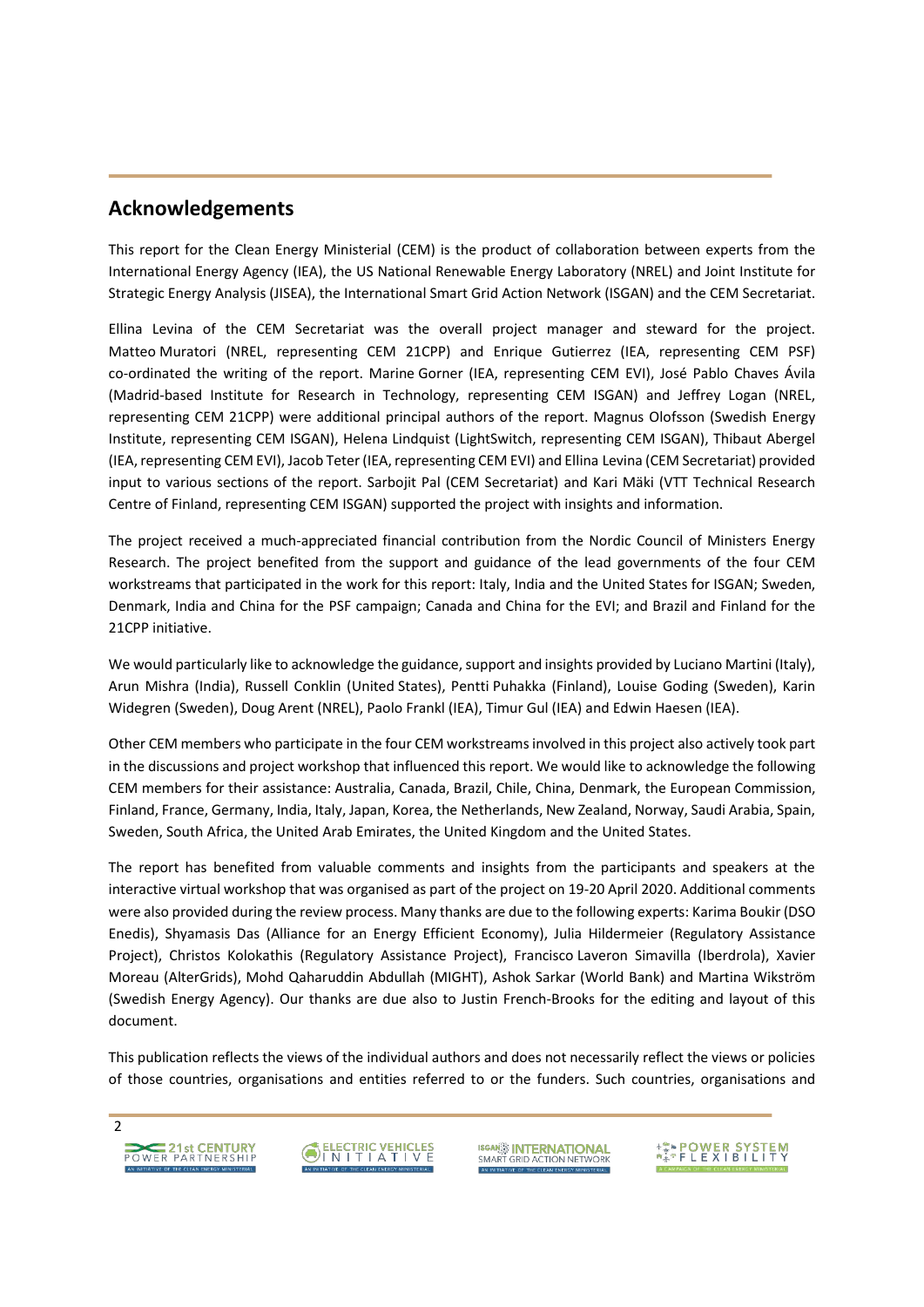entities make no representation or warranty, express or implied, in respect to the publication's contents (including its completeness or accuracy) and shall not be responsible for any use of, or reliance on, the publication.

*Please contact the CEM Secretariat at [Secretariat@CEMSecretariat.org,](mailto:Secretariat@CEMSecretariat.org) as the central contact point on behalf of the various contributors, with any queries regarding use of part or all of this paper (including for translations or adaptations).*





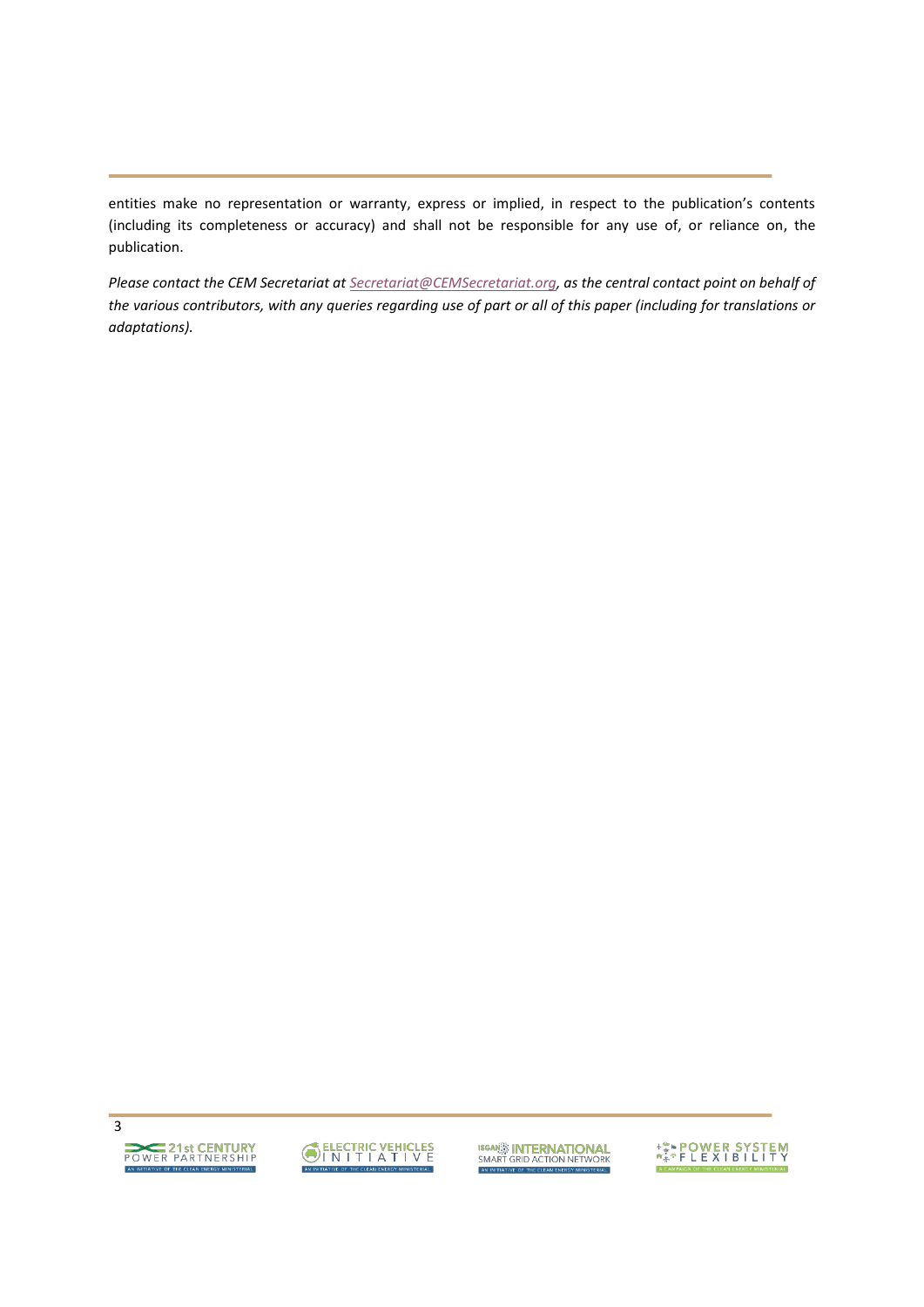### **Key policy messages on electric vehicleʹpower system integration**

The Clean Energy Ministerial (CEM) recently organised an initiative to facilitate cross-sector collaboration between stakeholders from the power and transport sectors. Its aim is to address concerns at the intersection of electric vehicles(EVs) and the power grids on which they depend for charging. With the number of EVs growing rapidly, pressing questions have emerged on how to integrate them efficiently into the electricity system and ease related challenges. Related topics include the best way to develop and enable solutions that support vehicle electrification and a range of new flexibility opportunities.

This report summarises the opportunities to couple the road transport and power system sectors. It articulates policy messages based on current experience, with a particular focus on the role of critical stakeholders in a transformation that crosses multiple sectors. Many of these findings emerged from a highly interactive virtual workshop held on 19-20 April 2020, which engaged approximately 75 international experts from 18 countries and diverse backgrounds. In addition to the workshop, the participants also contributed by completing a questionnaire and interacting on a web platform created in advance specifically for the workshop. The report also integrates insights from the individual participating CEM workstreams, for example, the Global Electric Vehicle Outlook 2020 report from the CEM EVI (IEA, 2020a).

Here is a summary of the initiative's main policy findings, with a more complete discussion of each later in the report.

- 1. **Vehicle electrification is a critical building block in the ongoing energy transition towards a more sustainable and resilient future.** Co-ordinated action can produce beneficial synergies with electrification in other sectors and power system transformation.
- 2. **Maximising the benefits of transport electrification requires the active engagement of stakeholders at many** levels - across government ministries, through public-private co-operation, with international standards that ensure interoperability, and by effective system integration and sector coupling.
- 3. **Mechanisms to integrate EVs and the power system need to be designed with regard to EV users and their mobility needs as well as the optimal use of grid assets.** Understanding the diversity of mobility needs is essential to designing load management and demand response programmes that are convenient, attractive and rewarding for EV users, and enable their full participation in electricity markets.
- 4. **Infrastructure planning is central to supporting vehicle electrification.** This includes deploying an ecosystem of cost-effective and convenient public and private chargers, and considering EVs in power systems and in mobility planning.
- 5. **Enabling the successful integration of EVs into the power system at both grid-wide and local levels will require a diverse array of technological solutions, closer collaboration among stakeholders, and potentially changes to regulations and market design.**





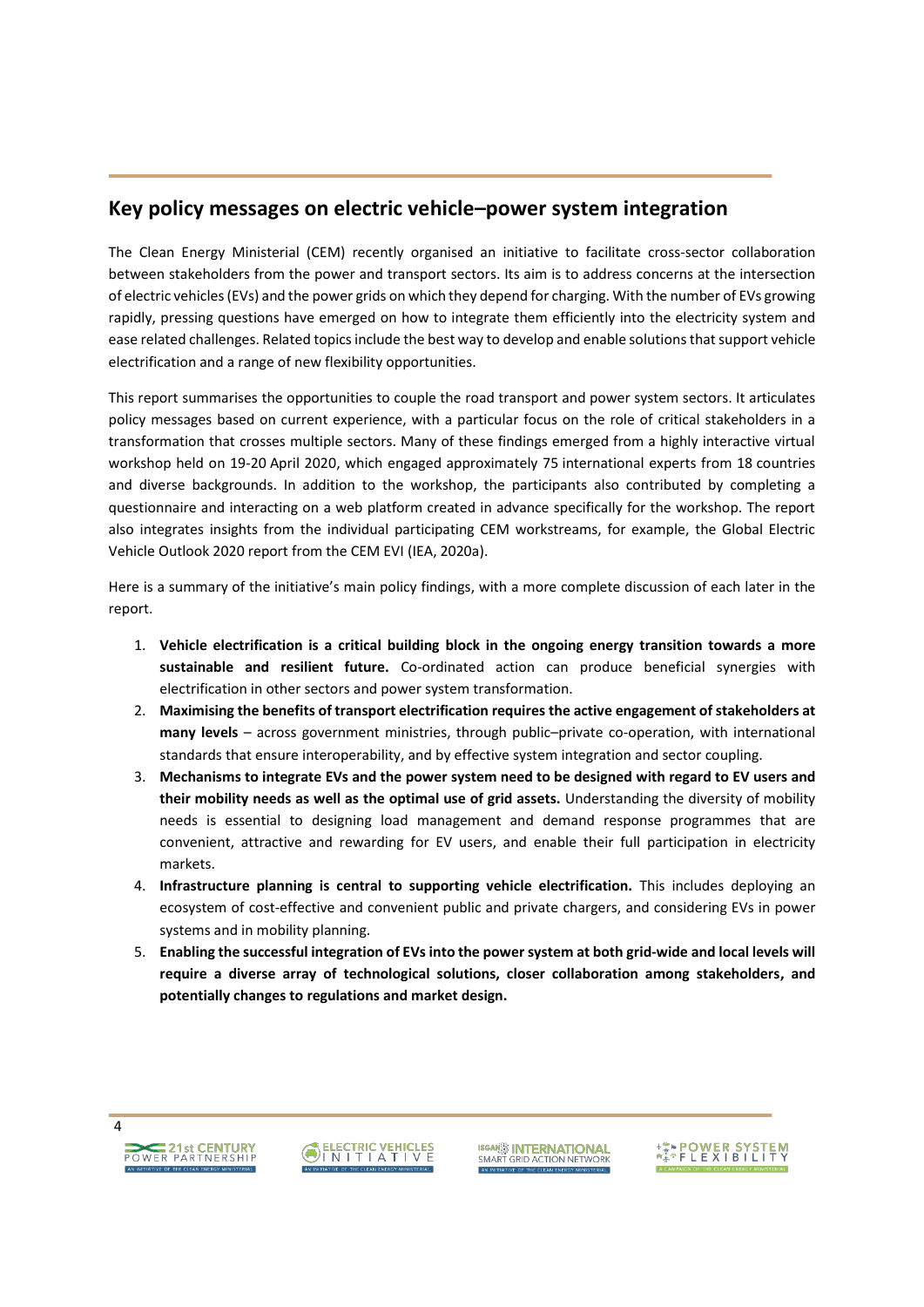### **Introduction and project background**

Plug-in EV adoption (including two- and three-wheelers, cars, vans, trucks, and buses) is growing rapidly in many parts of the world, driven by policies to reduce transport emissions and the rapid reduction of battery costs. EV charging is resulting in new electricity demand, introducing both integration challenges and opportunities for electric power systems. At the same time, the power system is also evolving rapidly. On the supply side it has to accommodate growing shares of variable renewable energy (VRE) generation and distributed resources like energy storage and rooftop photovoltaic (PV). On the demand side it is experiencing more electrified load and more active customer participation in electricity markets.

These changes open up opportunities to take advantage of EV flexibility and optimise the integration of transport and power systems to benefit customers and support decarbonisation across sectors. As a result, policy makers are faced with the challenge of optimising electricity systems that are in evolution while supporting the deployment of EVs and renewable energy. This challenge translates into a set of questions and opportunities: How to enable sustainable, reliable and affordable mobility solutions, including vehicle electrification? How to reap the benefits associated with these new assets? How to optimise infrastructure investment and operational decisions to promote the efficient functioning of the future electricity and transport systems? How to provide energy resilience and security amid growing demand while integrating larger shares of EVs and VRE?

The acceleration of digitalisation and automation is changing the way that our transport and power systems function. With new technologies and better interconnections, there are opportunities for new business models (e.g. ride-hailing and the sharing economy) and to better integrate electricity demand and supply. As the electrification of transport and decarbonisation of electricity systems progress, the critical task for policy makers is to create a suitable policy and market framework. This means a framework that enables reliable, secure and resilient electricity and transport systems at the lowest possible cost, while ensuring sustained revenue streams to owners of central and distributed assets. Achieving fully integrated mobility and power systems requires unprecedented co-ordination between charging infrastructure, the power system as a whole and EVs, including rewards for demand-side flexibility. Looking at each of these components in isolation may lead to missed opportunities.

This report summarises lessons learned in a recent CEM collaboration on the nexus between EVs and power systems. The project saw four workstreams join forces: the [International Smart Grid Action Network \(ISGAN\),](https://www.iea-isgan.org/) the [21st](http://www.cleanenergyministerial.org/initiative-clean-energy-ministerial/21st-century-power-partnership) [Century Power Partnership \(21CPP\),](http://www.cleanenergyministerial.org/initiative-clean-energy-ministerial/21st-century-power-partnership) th[e](http://www.cleanenergyministerial.org/initiative-clean-energy-ministerial/electric-vehicles-initiative) [Electric Vehicles Initiative \(EVI\)](http://www.cleanenergyministerial.org/initiative-clean-energy-ministerial/electric-vehicles-initiative) and th[e](http://www.cleanenergyministerial.org/campaign-clean-energy-ministerial/power-system-flexibility) [Power System Flexibility](http://www.cleanenergyministerial.org/campaign-clean-energy-ministerial/power-system-flexibility)  [\(PSF\) campaign.](http://www.cleanenergyministerial.org/campaign-clean-energy-ministerial/power-system-flexibility) This initiative amplified ongoing work at the intersection of the two domains across the four workstreams. It focused on easing the integration of a rapidly growing number of EVs and their interaction with the electricity system. This enabled the policy implications to be articulated based on current experience, with particular focus on the key stakeholders and their potential roles in this multi-sector transformation.





**ISGANE INTERNATIONAL**<br>SMART GRID ACTION NETWORK

**ARAPOWER SYSTEM**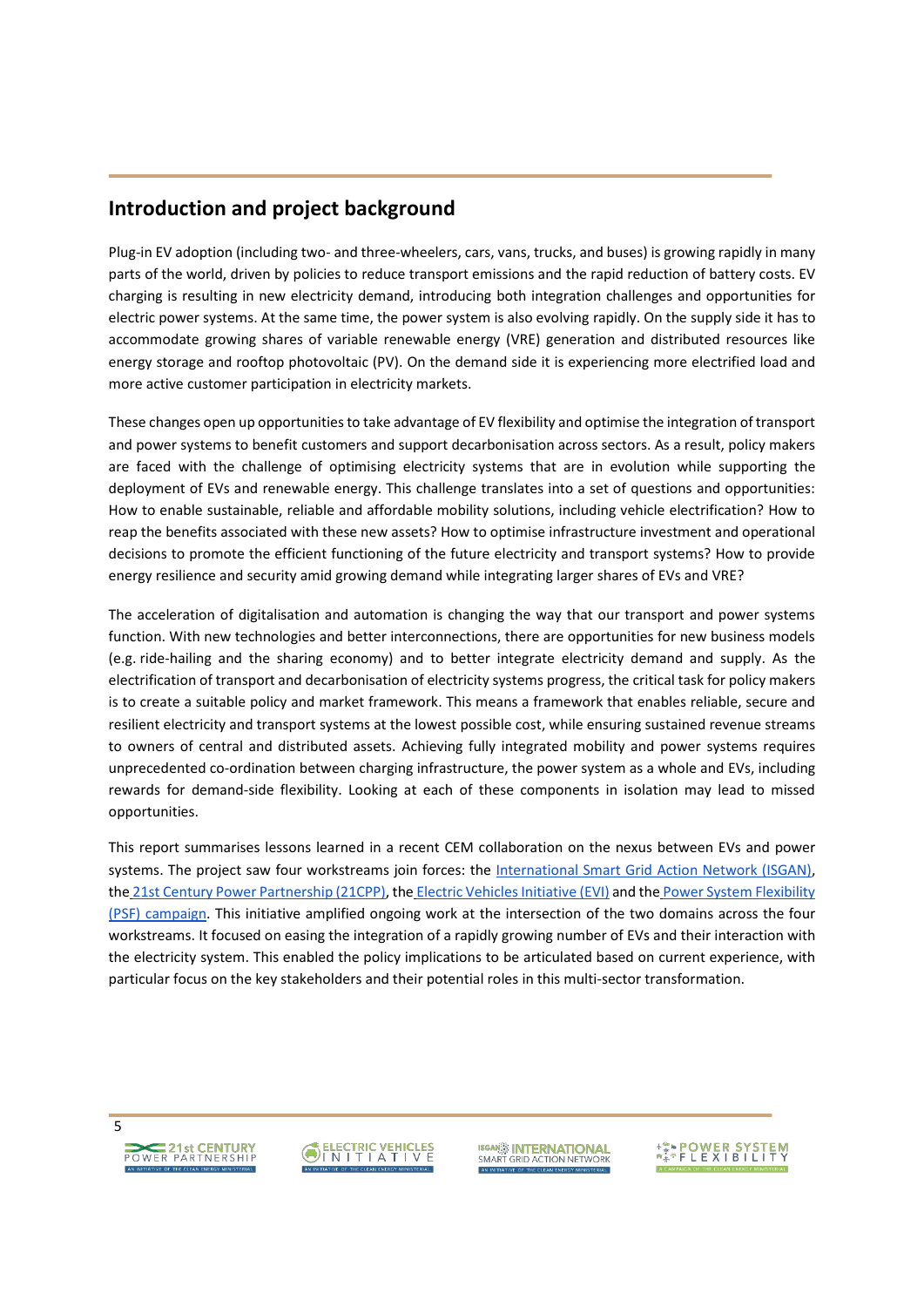## **Vehicle electrification is a key building block in the transition towards a more sustainable and resilient energy future.**

Driven by environmental policies and technological progress, the world's energy system is rapidly changing. VRE technologies and battery storage are increasingly becoming cost-competitive and are reshaping electricity generation and energy use. The acceleration of digitalisation and automation is changing the operation of our power and transport systems. This enables decentralised generation and active user participation in electricity markets, and the emergence of on-demand ride-hailing for transport, creating new business models. Opportunities have become available to fully integrate electricity demand and supply, with new and better technologies and options for interconnection and communication.

The result is that energy systems of the future can be optimised to benefit customers and support decarbonisation across sectors. And the adverse impacts of transport on health, the climate and the environment can be alleviated with vehicle electrification, now within reach thanks to low-cost clean electricity and energy storage technologies.

Accounting for approximately a quarter of global energy sector GHG emissions (IEA, 2020b), the transport sector is a priority for decarbonisation. In 2019 there were about 8 million EVs in circulation in the world (including 7.2 million passenger cars, and 0.8 million light-commercial vehicles, buses and trucks) (IEA, 2020a). At least 140 million EVs are expected by 2030 under a scenario considering existing and announced policy measures (the IEA Stated Policies Scenario), and 245 million under the IEA Sustainable Development Scenario (IEA, 2020a). This could result in emission reductions of two-thirds relative to an equivalent fleet of conventional vehicles (or 450 Mt CO2-eq). However, it also means that global demand for electricity would increase by nearly 1 000 TWh in 2030 under the Sustainable Development Scenario, representing 3-6% of total final electricity consumption in many countries and around 4% globally (IEA, 2020a).

Transport electrification is only one aspect of the broader transformation that will be needed across the energy system to realise the IEA Sustainable Development Scenario. It also includes a major increase in electricity demand for space conditioning, especially in emerging economies, and large shifts in electricity supply towards cleaner resources. The IEA estimates that by 2030 VRE can account for as much as three-quarters of the additional capacity needed to meet increasing electricity demand, in particular for transport, heating and cooling (IEA, 2020c).

By 2030 electric light-duty passenger vehicles are expected to dominate electricity demand for transport, but larger commercial vehicles are likely to constitute a notable share of charging demand. In 2030 under both IEA scenarios, China, Europe, the United States, Japan and India will account for most EV sales, but between onequarter and one-third will be in a variety of other countries and regions. Electric powertrains are three to five times more energy efficient than conventional internal combustion engine vehicles, providing unmatched potential for energy efficiency improvement in road transport. Electricity demand for EV charging is expected to reach 1-6% of total electricity demand in leading regions, and the majority of charging demand is expected to come from residential charging of light-duty vehicles. This could add stress to residential distribution systems,





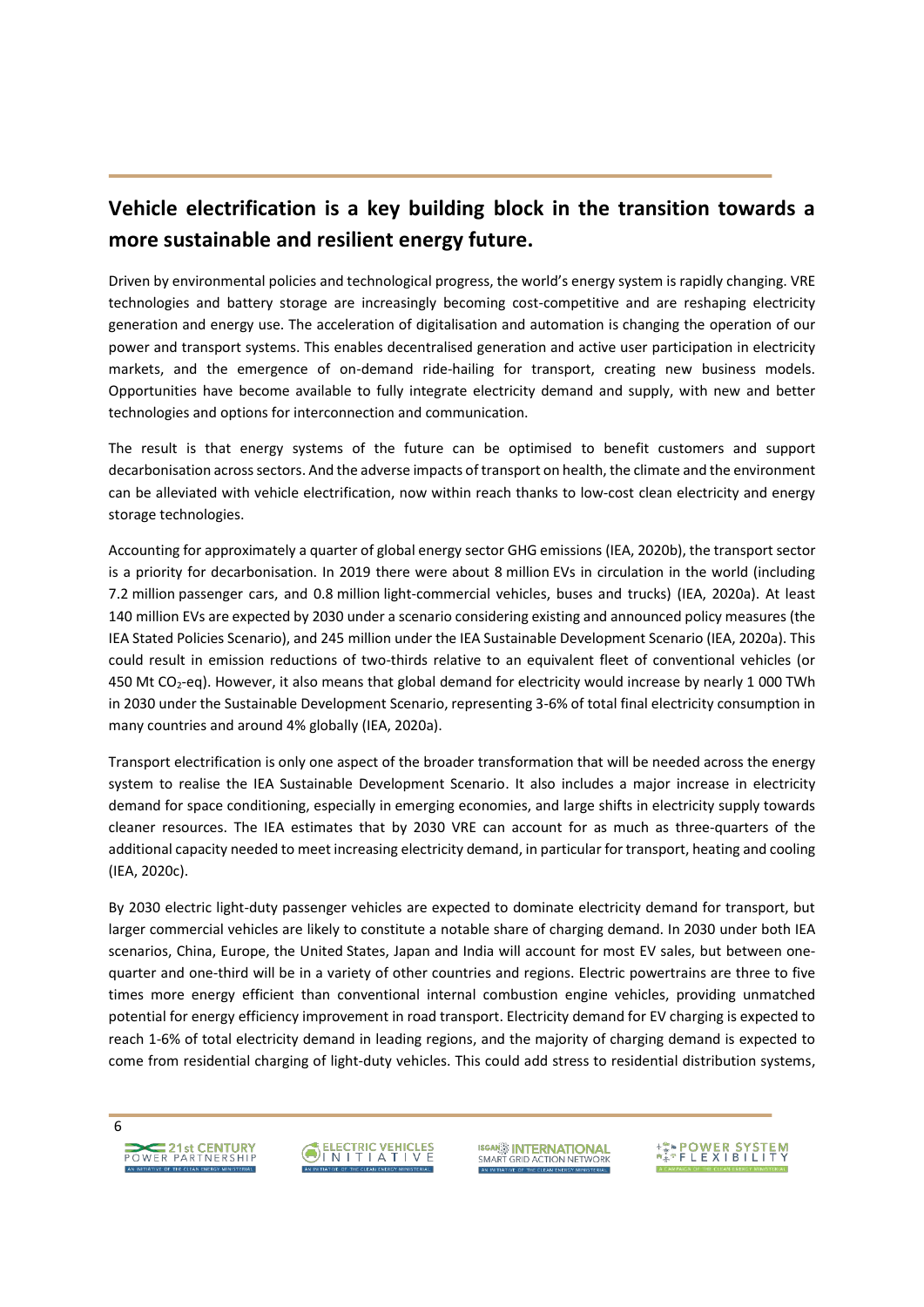but also opens up significant opportunities for smart charging, for example postponement of residential charging to off-peak hours, while fully meeting all the EV owners' mobility requirements (IEA, 2020a).

Policy plays a critical role in mobility and EV market development, spanning incentives, regulatory measures and support for vehicle owners/operators, as well as initiatives to support alternative transport modes, education and customer awareness. Behavioural change is also a critical part of the holistic approach to sustainable mobility - it includes avoiding unnecessary trips and shifting car ridership to public transport, ride sharing, cycling and walking. Increased digital working (teleworking, digital meetings) and rethinking the allocation of urban space can encourage this change. In addition, associated land-use planning for transport and charging systems needs to be considered. EV adoption and use projections must account for these mobility changes to properly plan for power system integration.

#### **Key findings:**

- භ Vehicle electrification is a critical component of broader electrification trends and energy system transformation. Opportunities exist to integrate and optimise the energy systems of the future to benefit users and support decarbonisation across sectors, for example through smart EV charging and gridintegrated planning.
- භ Transport accounts for approximately a quarter of energy sector GHG emissions and is a priority sector for decarbonisation and the reduction of harmful pollutant emissions; in this context, EVs have significant environmental merits.
- භ Clean transport solutions must consider new mobility options and account for behavioural changes when planning for future urban design and power systems.

7



**ISGAN<sup>22</sup> INTERNATIONAL**<br>SMART GRID ACTION NETWORK

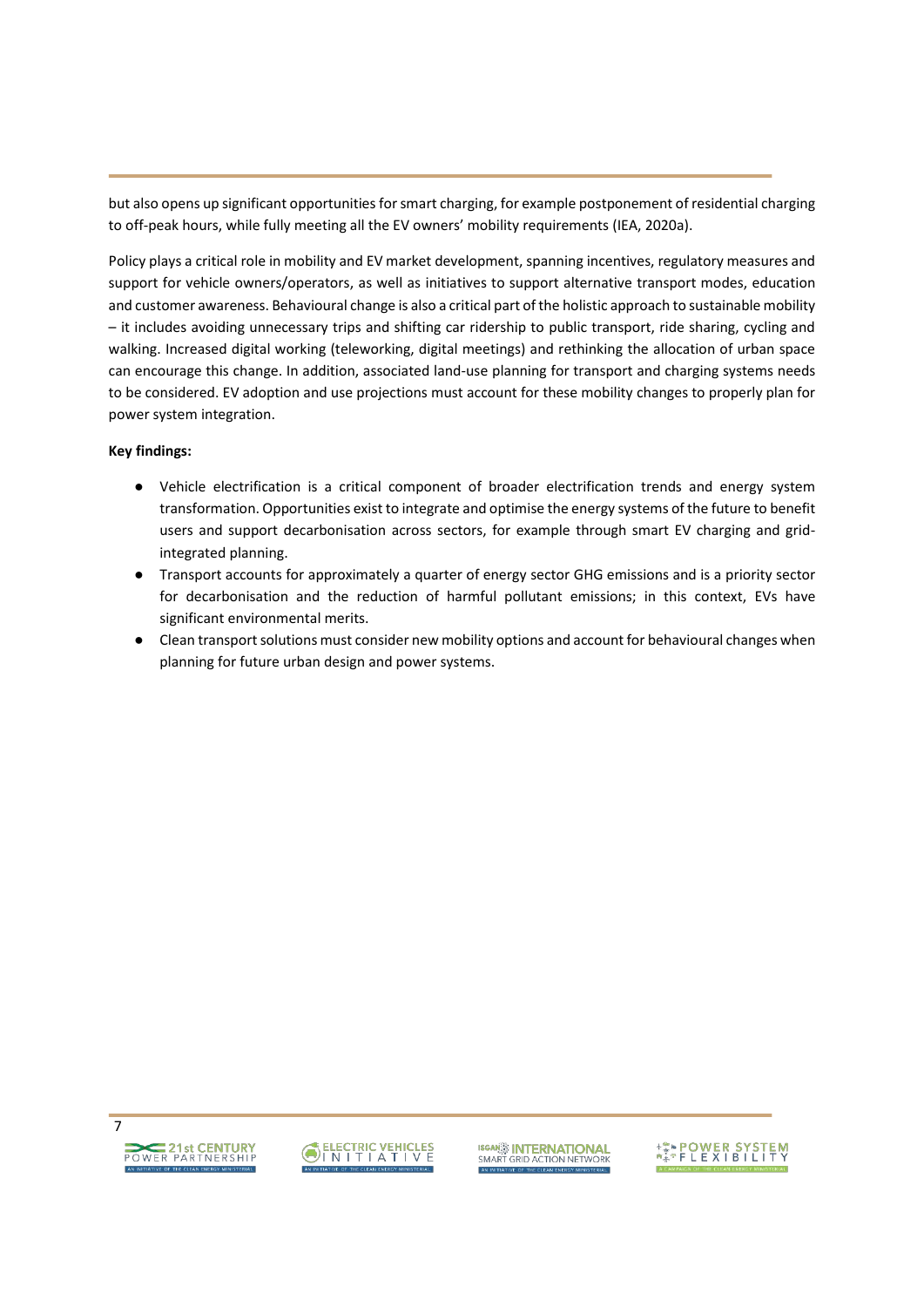# **Maximising the benefits of transport electrification requires the active engagement of stakeholders at multiple levels to ensure interoperability, effective system integration and sector coupling.**

Governments need to champion a multi-stakeholder approach in their jurisdictions so that electricity-based mobility (eMobility) solutions and power system transformation can co-evolve efficiently. They should also support international dialogue and co-ordination. In the particular case of EVs, the potential benefits will span multiple ministries and industries, relating to lower energy expenditure, reductions in emissions, optimal utilisation (e.g. VRE integration) and improvements in the efficiency of the power system, security of supply and investment in infrastructure. A wide range of stakeholders will need to be involved, including regulators and policy makers, road vehicle manufacturers, charging providers, power sector companies, building developers, municipalities and final users. Cross-border dialogue also needs to be established at global, national, regional and local levels.

EV-power system integration requires a cross-sectoral discussion and a holistic approach (i.e. embracing the power, transport and urban planning sectors). The workshop held on 19-20 April 2020 was a first attempt to bring representatives of these multiple sectors together to develop a comprehensive viewpoint on EV-power system integration within broader electrification trends. In this context, infrastructure planning is a critical component to support vehicle electrification. It includes:

- Planning and support for adequate deployment of private charging infrastructure (currently representing the bulk of EV charging demand).
- Proper design of an ecosystem of cost-effective and convenient public charging networks.
- Planning for distribution systems considering EV loads.
- Integration with urban mobility planning.

Cross-sector co-ordination between government ministries and agencies breaks through traditional mandates and processes to enable sector coupling. Beyond this, it is important to engage regulators, technology providers and investors so that, by ensuring new system resources meet the necessary capabilities, these stakeholders validate them in their long-term plans and regulatory standards.



```
POWER PARTNERSHIP
```


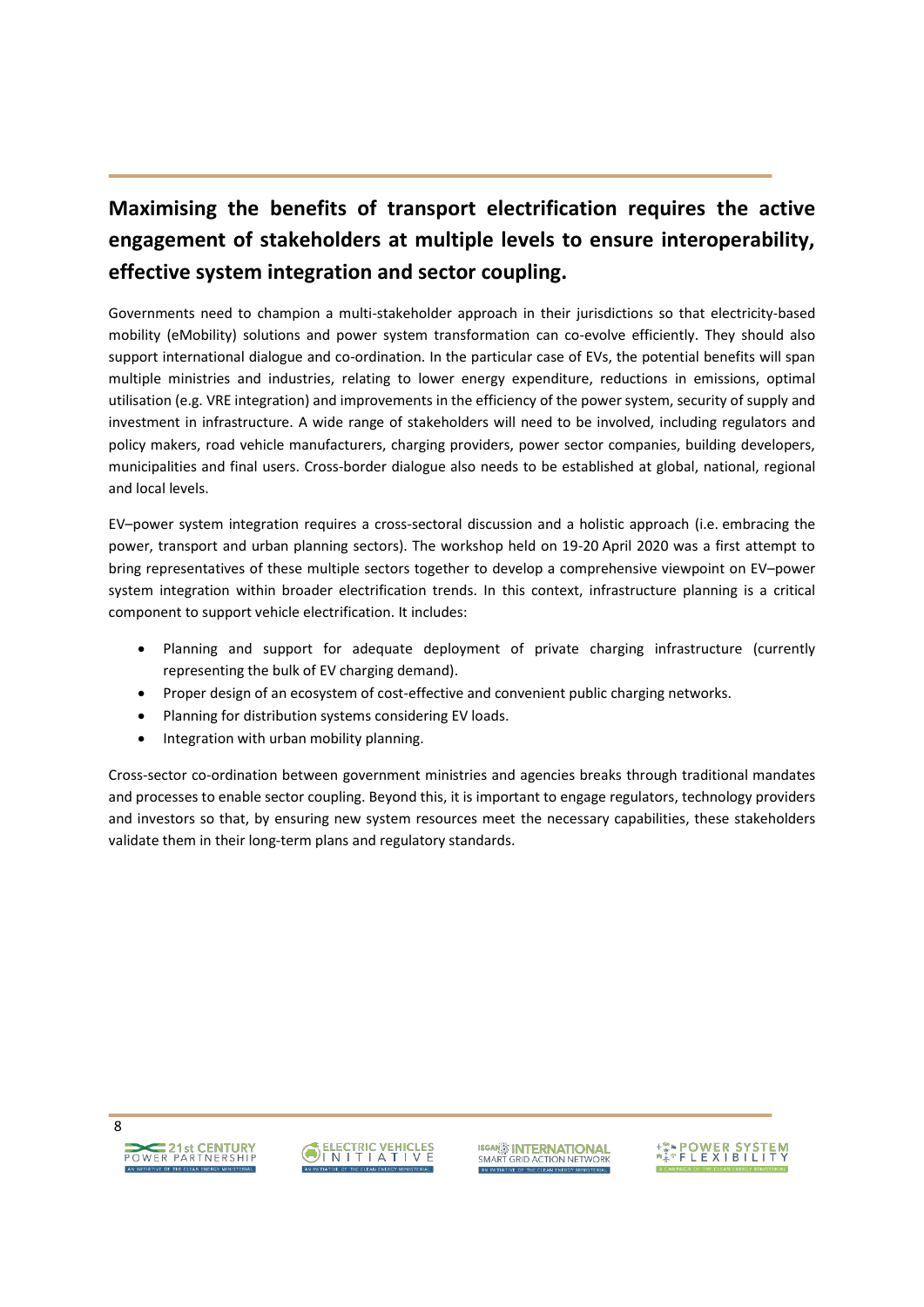



Note: End users include consumers, self-generation, storage, etc.

### **International standards that ensure the interoperability and reliability of technology are critical for accelerated uptake of EVs.**

A typical aspect in the introduction of any new technology is the link between end users and critical infrastructure. Convenient and cost-effective private and public charging is critical to enabling and supporting widespread EV adoption. It is being addressed by governments, technology providers and vehicle manufacturers. However, without appropriate interoperability platforms and roaming agreements something as simple as charging at a station in another district or in a neighbouring country can become very problematic. EV charging service providers can learn from other industries (e.g. telecommunications and banking) to offer a seamless service to nationally and internationally mobile customers. Policy makers also have a role here. They can facilitate and accelerate this process, for example by supporting investment in infrastructure that might not be profitable in the early EV adoption phase, or by supporting and enabling EV participation in electricity markets. They can also protect users from unjustifiably high service charges.

Behind the customer-facing experience, data exchange platforms and visibility mechanisms need to be established so that power system operators and EV charging networks can account for charging patterns in their day-to-day operations and eventually in network expansion plans. Lastly, policy makers and regulators need to collaborate with manufacturers and user groups to ensure that all grid-connected devices are secure. They need

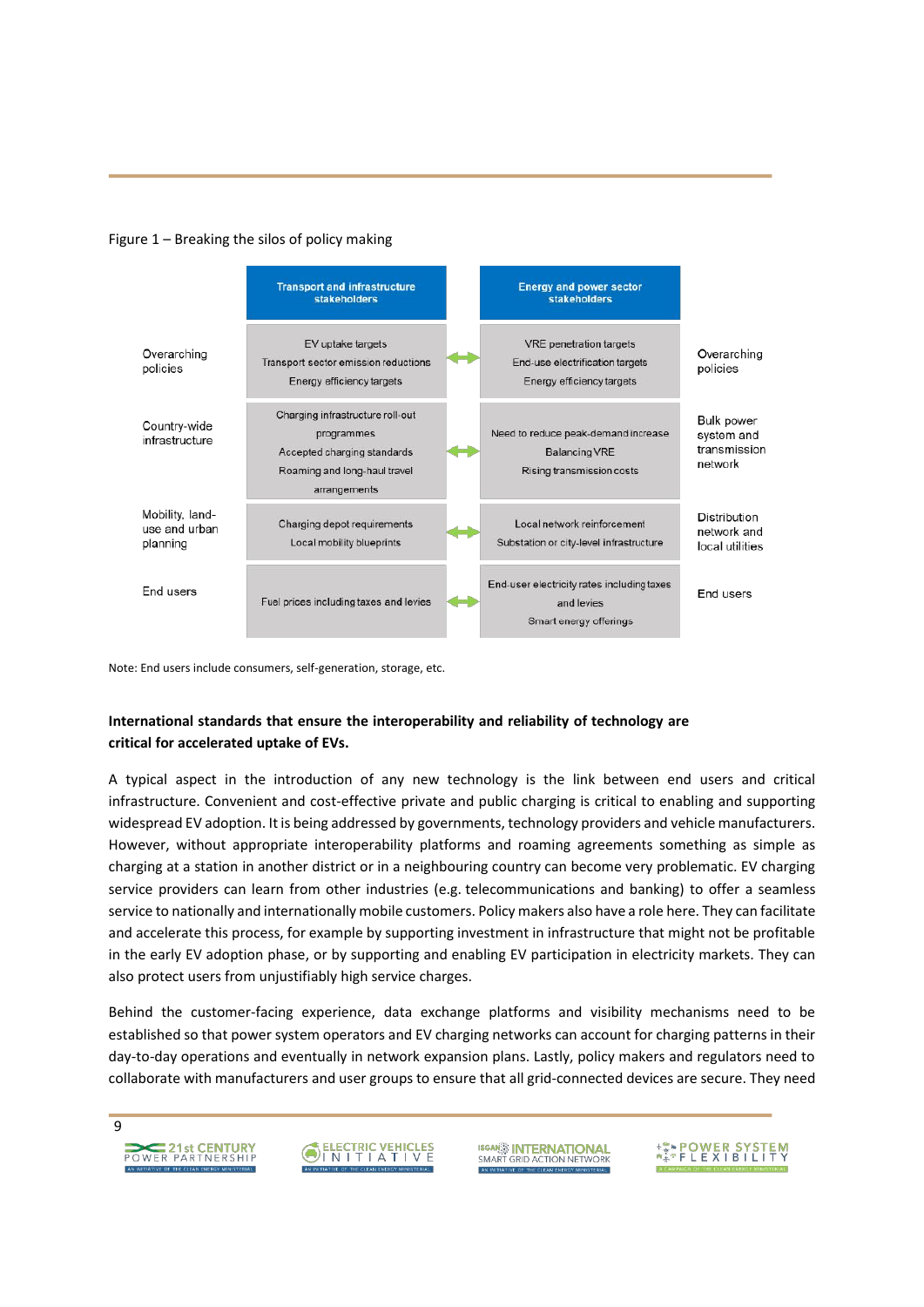to be secure both in terms of data privacy and also free of vulnerabilities that could expose the power system to malicious cyber-attacks. There is a growing body of literature looking at how attackers strategically target assets to disrupt power supplies by combining knowledge of factory settings in connected devices and grid information.

#### **Key findings:**

- භ A multi-stakeholder process is needed for the co-evolution of vehicle electrification and power system transformation. In the particular case of EVs, benefits from lower energy expenditure, reductions in emissions, VRE integration and investment in infrastructure will span across ministries and industries.
- EV-power system integration requires a cross-sectoral discussion and a holistic approach (i.e. across the power, transport and urban planning sectors). In this context, infrastructure planning is an essential component to support vehicle electrification: it includes planning distribution systems to reflect EV loads, properly designing and deploying convenient and cost-effective public and private charging solutions, and integration with urban mobility planning.
- Ɣ To promote the adoption of EVs, infrastructure providers need to collaborate with the relevant authorities (e.g. city and transport authorities) to ensure that users are provided with relevant and highquality information about charging options and associated costs. This is integral to users feeling confident in using the technology.
- භ Open protocols and international standards are needed to ensure the compatibility of charging infrastructure and EVs. This is especially important for linked markets (e.g. Europe and North Africa, the United States and Canada).



**ISGAN<sup>22</sup> INTERNATIONAL**<br>SMART GRID ACTION NETWORK

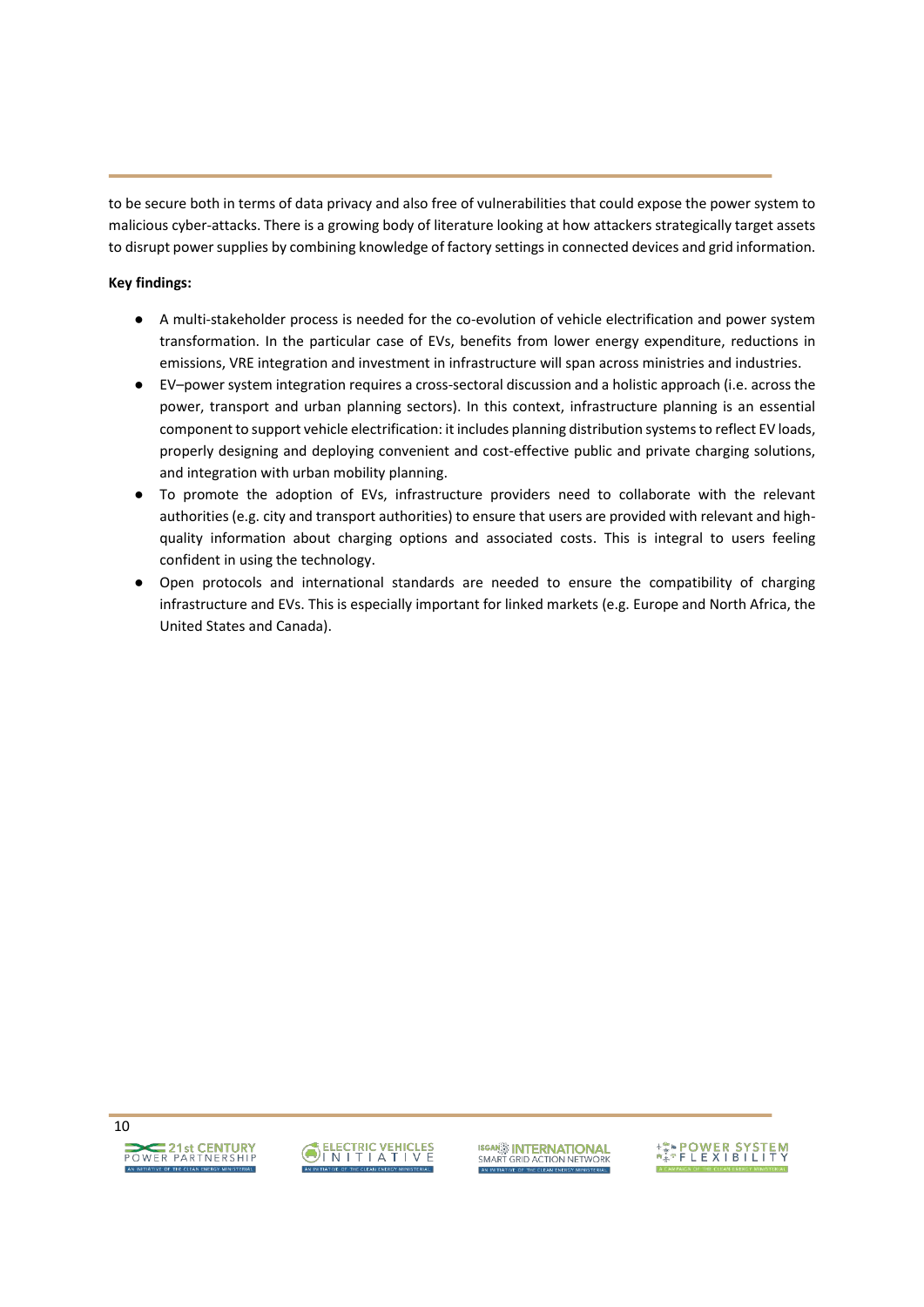# **EVʹpower system integration mechanisms need to be designed around EV users and their mobility needs, as well as the optimal use of grid assets.**

The first step to successfully integrating transport and power systems is to understand the diversity of mobility needs and modes, electrification solutions and electricity loads associated with EV charging (Muratori et al., 2020). The typical conversation on transport electrification centres on personally owned passenger cars, but there is growing interest in commercial vehicles. EV adoption is also moving from early adopters to mainstream markets (IEA, 2020a). Electric two- and three-wheelers, cars, vans and buses are penetrating more market segments and regions, while medium- and heavy-duty electric trucks are also emerging. Many expect EVs soon to become cost-competitive with diesel trucks for heavy-duty road transport in some regions (Phadke et al., 2019). Vehicle fleets, whether light-duty (e.g. ride-hailing), commercial (e.g. delivery trucks) or bus fleets, are promising candidates for vehicle electrification, given the lower operating costs compared to conventional vehicles and the great emission reduction potential (Jenn, 2020). Given their operating patterns and charging requirements, these vehicles could integrate with and support the power system in different ways.

EV-power system integration mechanisms need to be designed in a way that is convenient, attractive and rewarding for EV users and at the same time efficient for the power sector. This highlights the central role of users in EV integration. Satisfying mobility demand will remain the primary purpose of EVs. However, optimising the impact of their electricity demand on power systems via smart charging programmes can support EV adoption and has shown high user acceptance (Hildermeier et al., 2019). Moreover, impacts on vehicle batteries need to be taken into account. Further opportunities may arise to optimise power system integration, reap synergies with VRE and reduce electricity costs for all users, but this potential needs to be assessed reasonably given that it will be secondary to mobility needs.

Policy makers should bear in mind that policies and solutions that target demand-side measures, such as co-ordinated EV charging, also enable other demand-side distributed resources to participate in the market. These include:

- Off-peak charging: historically offered by some utilities for heating loads, load postponement via differentiated electricity tariffs is already in use and can also be leveraged to reshape EV charging. Increased digitalisation enables control over more devices, with greater temporal and locational granularity to better match the variability of renewables.
- භ Aggregation of small resources connected at local networks: being able to manage and control flexible distributed resources, such as a fleet of EVs, is key to providing services both at system and local levels.
- භ Local flexibility markets: activation of flexibility from distributed resources allows investment in traditional distribution network assets to be avoided or altered and improves the integration of VRE.
- භ Direct renewable charging: co-placement of distributed renewable generation with charging infrastructure (e.g. rooftop PV at home and high-power charging stations) is attractive to users and can provide synergistic benefits. Under certain circumstances, it can be cost-effective and also reduce infrastructure needs and stress on grids.

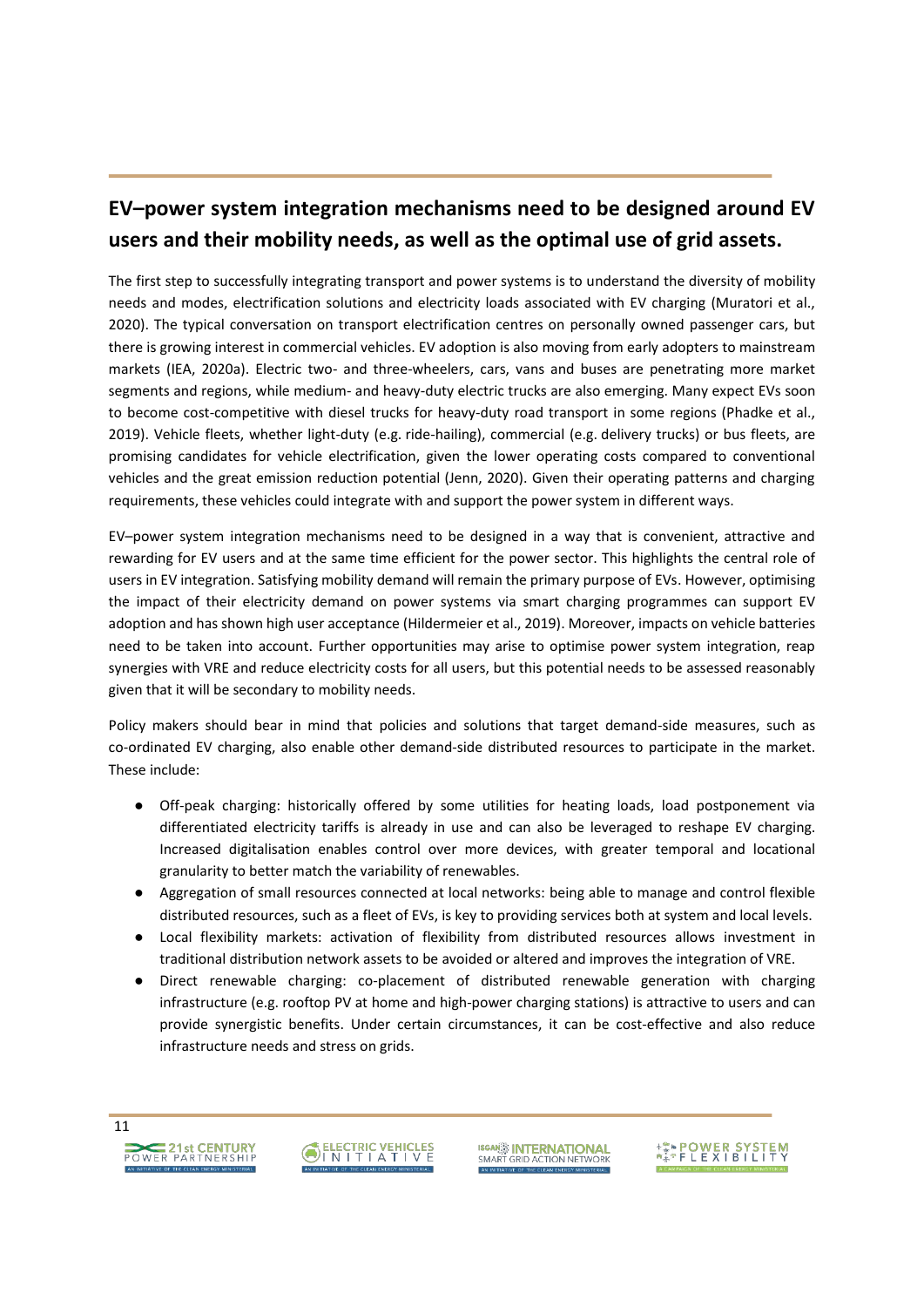භ Flexible loads and behind-the-meter storage: incorporating smart control of flexible loads and distributed energy storage can support system planning and operation and reduce overall costs.

Charging during system peak hours can be largely alleviated with simple solutions implemented via relatively straightforward forms of policy support. For example, promoting workplace charging in systems with high PV penetration or implementing dynamic and local time-of-use electricity tariffs can be effective. Time-varying tariffs to support EV smart charging, from the simple to the more granular, are widely available. They are helped by the roll-out of smart meters and have proved an effective tool. This should include EV charging tariffs in the future. Table 5.2 of the Global EV Outlook 2020 shows an overview of existing EV flexibility programmes (IEA, 2020a). However, regulatory and market frameworks would have to be adapted to unlock the full flexibility potential of EVs. It would enable the system operator to optimally vary the time or power level at which an EV is charged (smart charging) or allow the EV to inject electricity into the home/building/grid (vehicle-to-grid services, V2X). This way the system would reap synergies with VRE generation and reduce electricity costs.

Policy makers should consider two issues. First, simple market mechanisms such as time-of-use rates need to be properly designed to avoid unintended consequences, such as rebound peaks in electricity load (Muratori and Rizzoni, 2016). Tariffs should be designed to offer a broader range of time-varying or dynamic rates that incentivise effective smart charging. Second, business models and regulatory changes may be required to balance bulk power system and distribution system benefits. Distribution network operators should be allowed to take a more active role in electricity markets. Policy can enable this by providing a neutral platform for operators to tap into the inherent flexibility that EVs (and other flexible resources) offer.

Specific stakeholders such as aggregators are also needed for EV batteries to contribute to supporting the power system on a meaningful scale (IEA, 2020a). They will also handle on behalf of EV users the complexity of monetising their flexibility on markets. Finally, business models are needed that make use of new regulatory frameworks to reward owners of EVs (and other flexible resources) for providing flexibility services, together with easy and accessible demand response programmes. They should be designed to encourage sustained participation.

#### **Key findings:**

- භ It is essential to understand the diversity of mobility needs and modes and different electrification solutions so that policy makers can prioritise the right policy programmes and support vehicle electrification.
- භ EV charging solutions offer opportunities to optimise their integration into the power system, but this potential needs to be assessed reasonably given that flexibility will be secondary to mobility needs.
- Effective incentives need to be designed and implemented to compensate users for providing flexibility. Regulators can facilitate this by redesigning tariffs and cost-recovery mechanisms, enabling electricity providers or aggregators to simplify the active participation of final users. This can be either through explicit schemes with direct remote control, or implicit programmes where participation is encouraged through price signals.



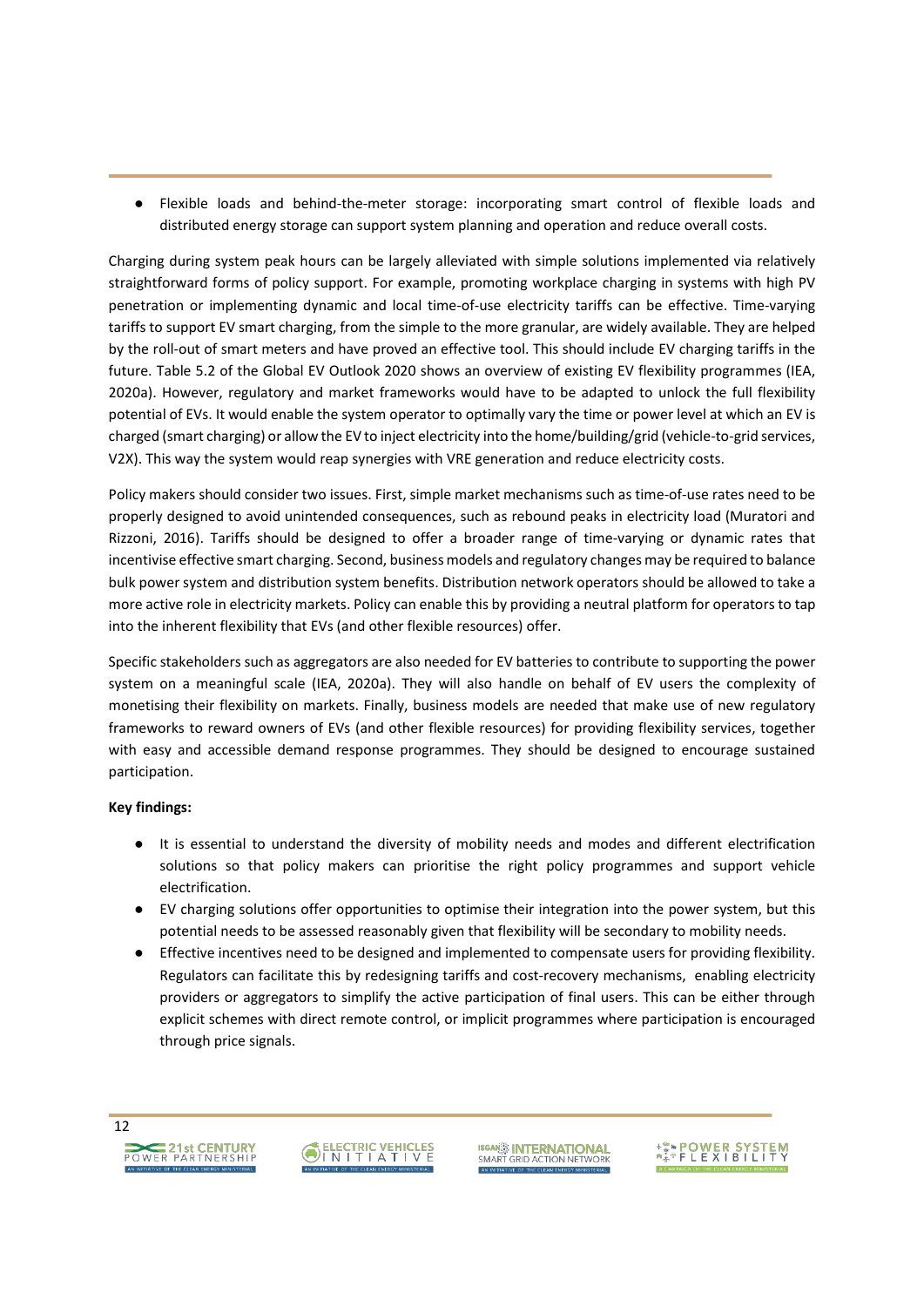# **Infrastructure planning is central to vehicle electrification, calling for an ecosystem of cost-effective and convenient public and private chargers and considering EVs in power system and mobility planning.**

Different EV and charging infrastructure technologies can be deployed to meet increasingly diversified needs. However, convenient and cost-effective charging infrastructure to meet public and private charging demand is a fundamental prerequisite for the effective roll-out of EVs. Home charging, whether in individual homes or multidwelling buildings, workplace charging and public charging are all essential. High-power (i.e. rapid) and strategically sited public charging is also needed to support EV adoption by users who cannot rely on private chargers and to enable long-distance travel for passenger EVs and some commercial applications (Wood et al., 2017). Charging infrastructure, of course, needs to be carefully assessed using mobility and grid planning to best serve the needs of EV drivers, while also including consideration of user behaviour and new mobility options: public transport, cycling and walking, car-sharing and ride-hailing services. The associated land-use planning for transport and charging systems equally needs to be considered.

Integrating EVs into the power system offers an opportunity to upgrade legacy systems, increase resilience and, as discussed later, support VRE integration and reduce electricity costs for all users. The cost of electricity can be reduced both for EV owners and other users by designing effective market and charging infrastructure and fully integrating the power system.

Different charging solutions and strategies are available:

- භ Uncoordinated charging, in which each EV is charged without any consideration for the grid or price of electricity.
- භ Off-peak charging, where the EV user picks specific time slots for charging based on awareness of grid congestion and/or lower electricity price times, within the constraints of the EV user's mobility needs.
- Co-ordinated or "smart" charging (unidirectional), which involves optimally varying the time or power level at which an EV is charged based on dynamic signals from the electricity provider.
- Vehicle-to-grid services (V2X or V2G), which enables bidirectional power flow between EVs and the grid or other systems so that EVs become electricity suppliers

These different technologies yield different combinations for reshaping electricity loads, managing the network locally, reducing the overall system peak and providing support to the power system. They gradually unlock greater potential benefits for power systems (starting with off-peak charging all the way to V2G). However, they also have different implications for electricity market design, business models, infrastructure needs and policy and regulatory changes. Different strategies for rolling out infrastructure for charging, electricity distribution and metering affect the charging options available to users, and also their impact on and ability to engage with the grid. For example, residential charging enables use of night-time wind generation and workplace charging aligns with middle-of-the-day solar generation.



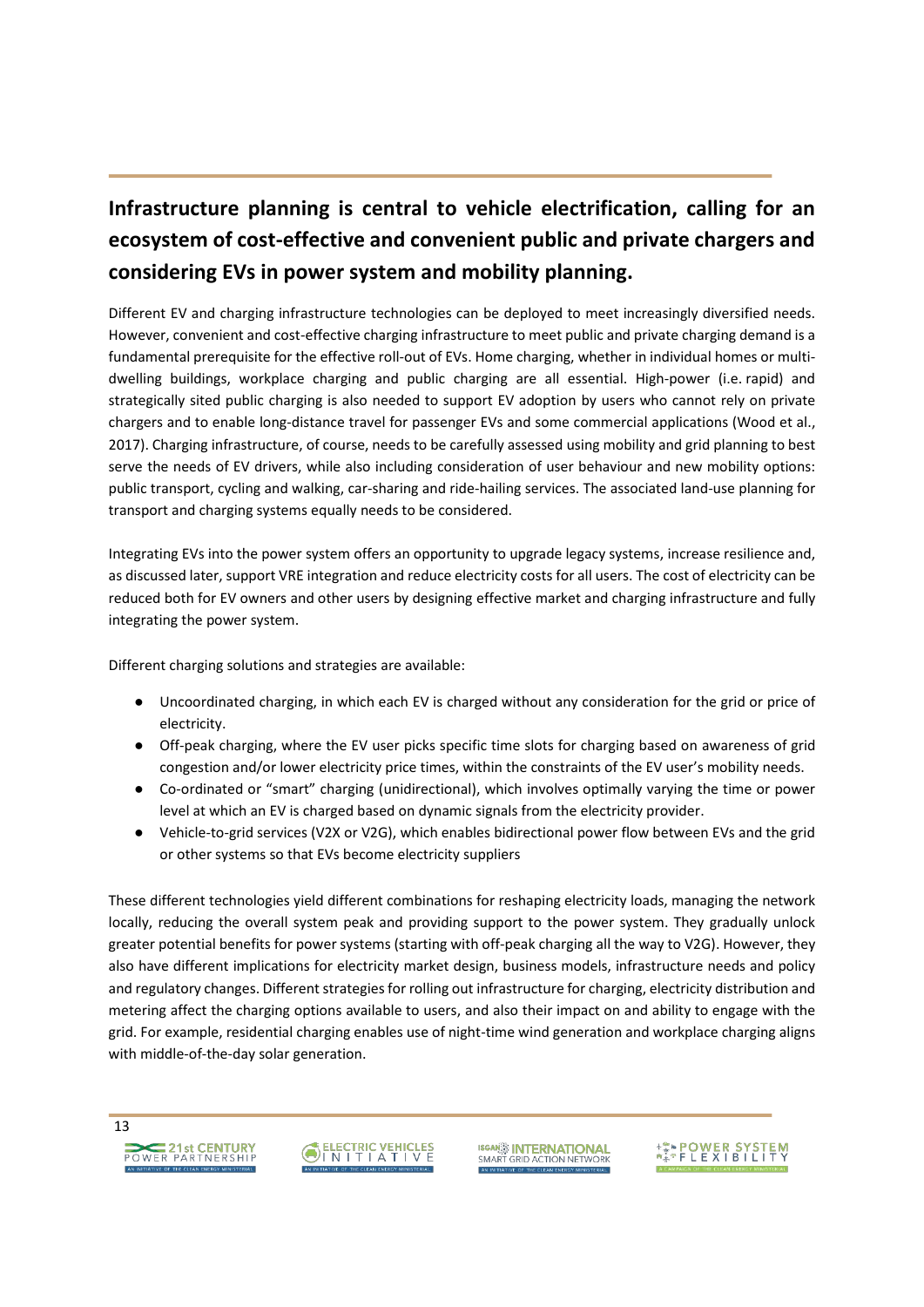#### **Key findings:**

- Expanding the charging network is a fundamental requirement for effective EV roll-out it is essential to enable home charging as well as workplace and publicly accessible charging.
- භ Well-designed charging infrastructure and power system integration can support decarbonisation and lower costs, both for EV owners and electricity users in general.
- භ Different pathways for rolling out charging infrastructure affect the mobility options available to users and the ability to engage with the grid.



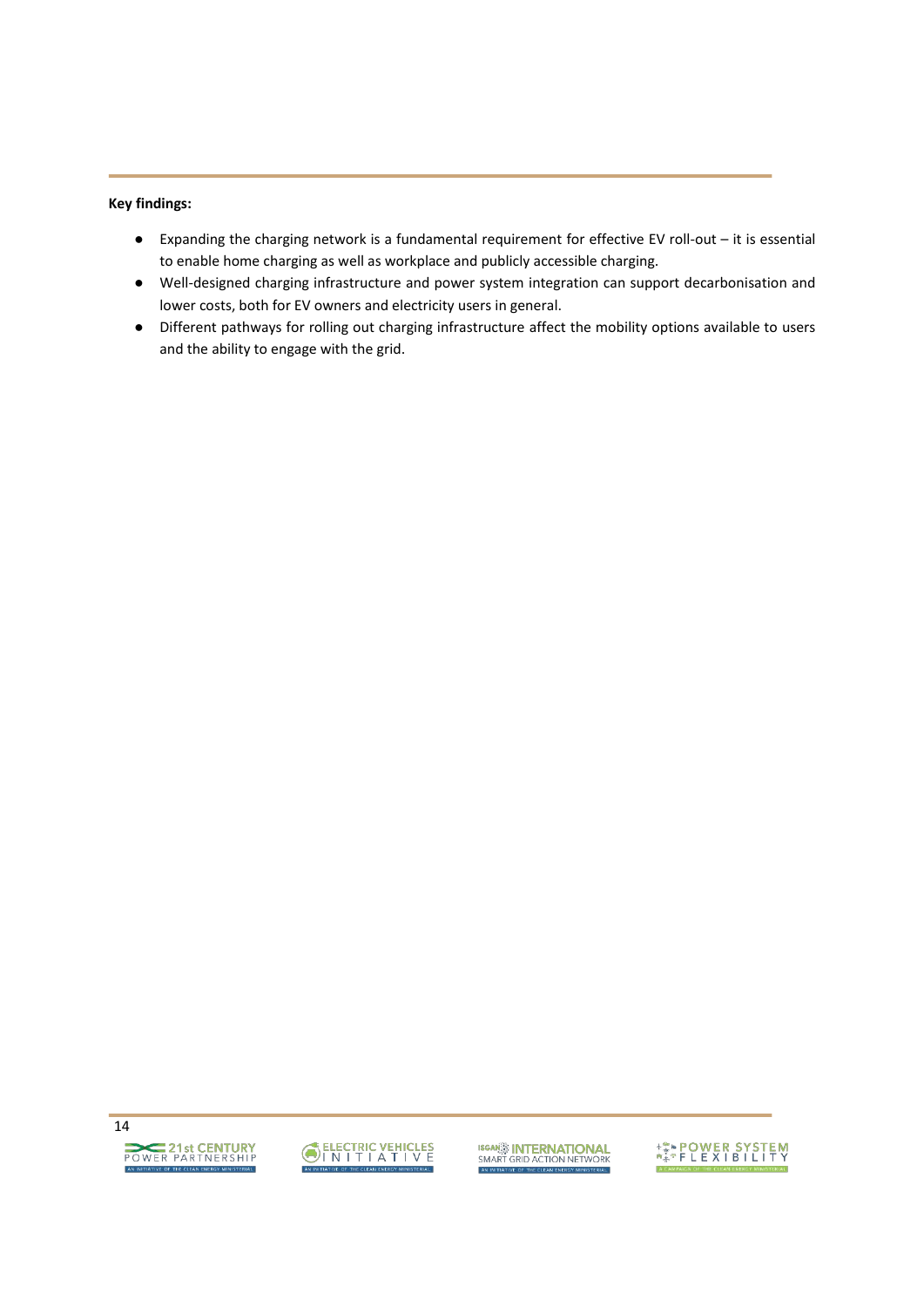# **Successfully integrating EVs at the bulk power system level and the local level requires a diversity of technological solutions, closer collaboration among stakeholders and possible regulatory and market design changes.**

Carefully designed electricity markets will facilitate the electrification of the transport system and can unlock opportunities for cross-sector integration. EV charging affects both aggregate power demand – and therefore requirements for bulk power system capacity (generation and transmission) – and distribution systems at the local level, which are impacted by high-power or clustered loads. Several studies show that EV charging can represent a significant increase in electricity demand, but increased EV adoption is expected to have only limited impact on the operation of bulk power systems (RTE, 2019; USDRIVE, 2019). EVs could account for 4% of global electricity demand by 2030 in the Sustainable Development Scenario (IEA, 2020a) or almost 25% of US electricity demand by 2050 in a high electrification scenario (Mai et al., 2018).

Many different factors will determine how EVs integrate with and affect existing distribution systems, including network characteristics, the capacity of existing grid assets to accommodate EV charging (Hogan, Kolokathis and Jahn, 2018), and future load changes beyond EVs. Detailed analysis is needed to assess local distribution-level impacts and enable optimal integration. At the same time, EV charging flexibility and the use of the batteries to balance a system with flexible demand and power infeed offer great opportunities to optimise power system planning and operation, reaping synergies with VRE generation. The potential exists to reduce electricity costs for all users and in particular EV owners. Extracting all the value both for EV owners and for the power system requires active engagement between policy makers and stakeholders from a range of different areas, including those responsible for retail electricity pricing, business models and regulations.

#### **EV-power system integration: Unlocking flexible charging and the value of EVs as grid resources**

Through off-peak charging, co-ordinated charging and V2G services, EVs can help reduce the need for power system capacity expansion and support the better use of the existing power system (RTE, 2019; Zhang et al., 2019). Flexible EV charging creates several opportunities to mitigate potential impacts on bulk and distribution systems, reduce electricity costs (for EV owners as well as other users), generate additional value by providing ancillary services and support the integration of VRE in the power system. Beyond reducing the need for additional generating capacity and assisting power system operation, co-ordinated charging can be used to further reduce carbon and pollutant emissions by aligning EV charging with renewable electricity generation (Hoehne and Chester, 2016). However, whatever flexibility potential might be offered is constrained by EVs' primary use – mobility – and its potential impact on the individual vehicle's lifetime through additional wear and tear. This means flexibility needs to be assessed taking all factors into account, given that flexibility will be secondary to mobility needs.

As discussed above, relatively straightforward forms of policy support can largely alleviate problems with peakhour charging, such as promoting workplace charging and dynamic time-of-use residential tariffs. Co-ordinated

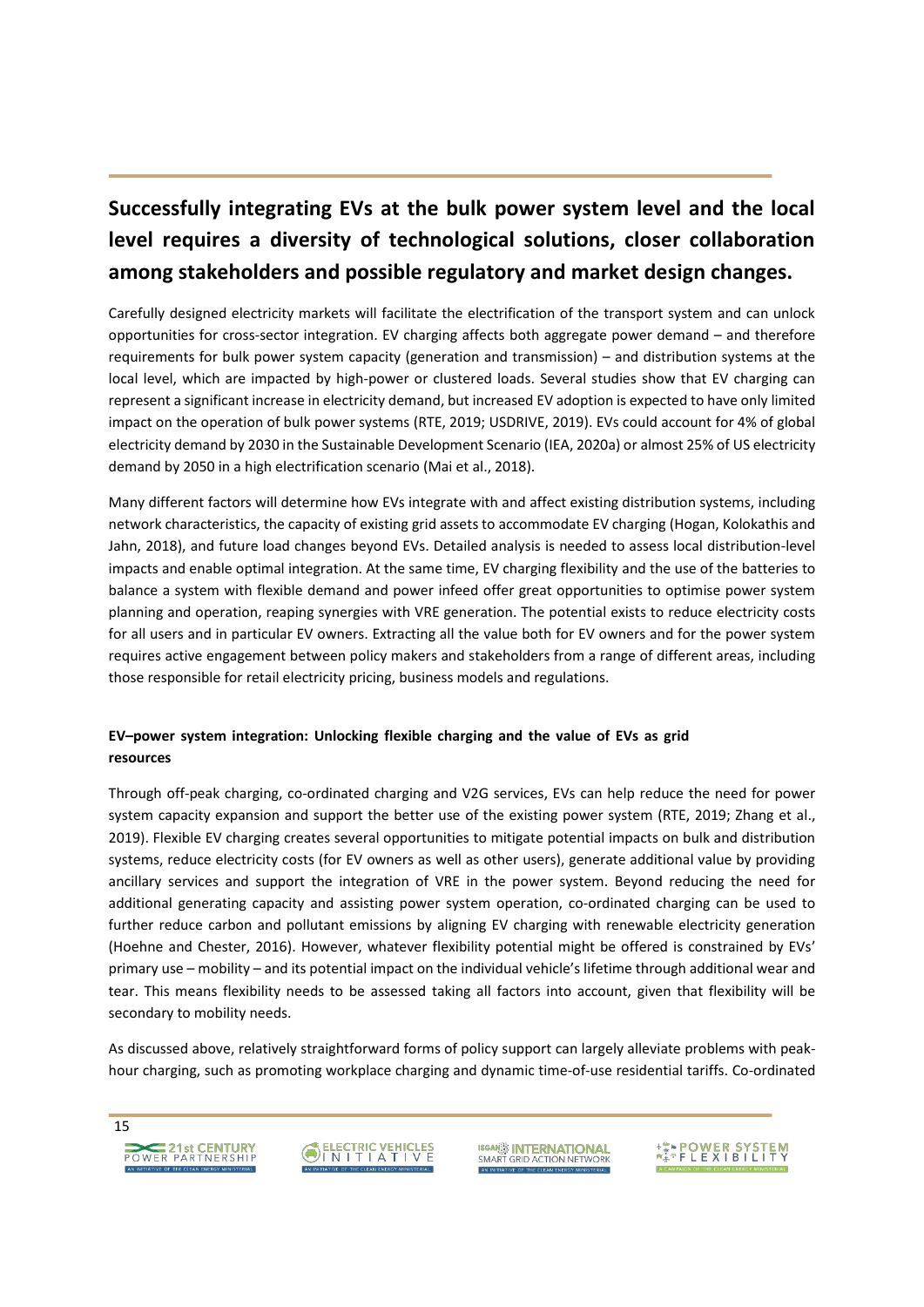charging and V2G can unlock the full flexibility potential of EVs by optimally varying the time or power level at which they are charged. Different charging options and infrastructure can encourage alignment between EV load and VRE generation.

In the IEA's Sustainable Development Scenario, making full use of EV flexibility yields a number of benefits, including:

- Shifting load to periods of high VRE output.
- Reducing system ramps.
- Reducing VRE curtailment.
- Making use of low-cost resources.
- Allowing for more stable operation of other dispatchable assets on the power system.

At periods of minimum load, smart EV charging can contribute to raising minimum load levels, and may potentially help inflexible thermal generators avoid operational constraints or negative prices when there is excess VRE generation. EVs could also act as distributed energy resources to the grid (for use by other loads such as buildings) via V2G applications. This would take advantage of the 16 000 GWh of energy storage capacity that is projected across all EVs by 2030 in the IEA Sustainable Development Scenario. In the same scenario and under the conditions of the analysis, in particular assuming that V2G technology is widely available by 2030, V2G could provide as much as 600 GW of flexible "generation" capacity at peak times across China, Europe, India and the United States (IEA, 2020a). The full implementation costs and benefits of demand response or V2G programmes will come into sharper focus as technologies mature and grid operators experiment with different tariff structures and business models.

The combination of technological and regulatory or market solutions that enable off-peak charging, co-ordinated charging or V2G can greatly contribute to integrating the entire system, limiting increases in peak loads, increasing overall alignment with VRE generation and more. One study shows that under California's 2020 renewable portfolio standard, co-ordinated EV charging could deliver the same renewables integration benefits as California's energy storage mandate, but at substantially lower cost. Bidirectional V2G services could deliver up to three times the value of controlled EV charging in some cases (Coignard et al., 2018). Another example of the importance of co-ordinating EV charging as one of many system resources can be found in a study of the flexibility requirements of China's power system in 2035. It shows a peak load reduction of 165 GW, or about 14%, thanks to smart EV charging (IEA, 2019).

#### **EVʹpower system integration: Local distribution network perspective**

As previously discussed, local concentrations of EV adoption can have specific impacts on the distribution system. Local electricity distribution systems (already responsible for approximately one-third of total electricity costs) are likely to take the greatest burden of EV charging, especially in areas where EV adoption might be clustered, for legacy distribution systems and where higher-power charging takes place (Muratori, 2018). In Germany, for example it is estimated that between 2018 and 2035 the total cost of distribution network reinforcements to accommodate new distributed generation and EV loads will rise to EUR 36.8 billion (E-Bridge, NODES and Pöyry,





**ISGANE INTERNATIONAL**<br>SMART GRID ACTION NETWORK

**ASA POWER SYSTEM**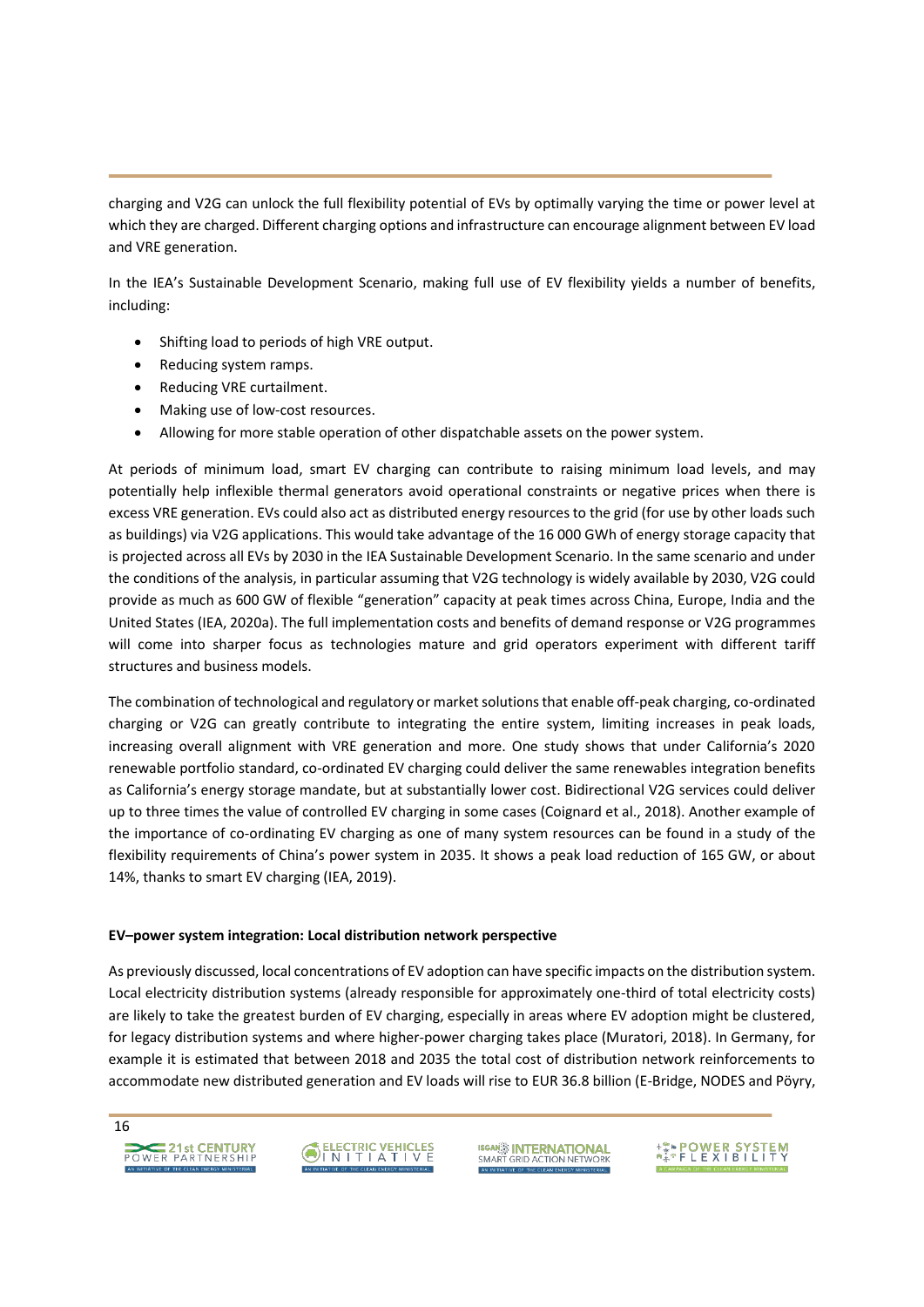2019). However, recent studies show that when accounting for flexibility in the use of these new resources, the total investment can be reduced by approximately 50% (Agora Verkehrswende, Agora Energiewende and RAP, 2019; E-Bridge, NODES and Pöyry, 2019).

When considering the integration of EVs into distribution networks, it will be important to take into account the current state and carrying (or hosting) capacity of the specific distribution network. In countries reliant on gas networks for heating (e.g. the United Kingdom and the Netherlands), distribution networks may not be designed for such high electricity loads locally. EVs, as new loads, could introduce local stress to existing distribution systems, even at relatively low overall adoption levels, due to load clustering ("the neighbour effect"). By contrast, in countries like France and Sweden that have designed their distribution networks to cope with electric heating loads, it might be easier to accommodate EV loads; however, local challenges may still appear in cities with rising local electricity demands and constraints on distribution network expansion. In other countries where electricity demand is rising rapidly as a result of electrification of other end uses (e.g. heating), network reinforcement plans and mobility needs will need to be looked at within an integrated planning framework.

Local impacts will vary significantly for different systems as a result of load heterogeneity, interaction with other loads and distributed VRE, and differences in legacy distribution infrastructure. Stationary energy storage can be used to mitigate impacts on distribution systems and reduce charging costs (for example, by limiting costs associated with demand charges [Muratori et al., 2019]). Equally, EV charging loads and VRE generation might take place at different locations. Cities with high concentrations of electric mobility may not have sufficient local distributed generation capacity and rural areas with high shares of VRE penetration may not have a high enough density of EV users to absorb local injection peaks. In such cases, co-ordination between the distribution and transmission levels will be important to balance load and supply across different areas (CoordiNet, 2018; Lind et al., 2019).

In addition to the measures mentioned above, there is significant potential for co-ordinated action between network operators, regulators and mobility service providers to facilitate EV integration. Electrification of publictransport, commercial-vehicle and ride-hailing fleets might also offer an opportunity to co-ordinate the planning and construction of charging depots with local network conditions. In this sense, establishing communication channels, early engagement and information sharing between such actors can significantly boost local transport electrification while minimising grid impacts.

One example is the EU Horizon 2020 CoordiNet project. It aims to demonstrate how distribution system operators (DSOs) and transmission system operations (TSOs) can act in a co-ordinated way to procure and activate system services in the most reliable and efficient way (CoordiNet, 2018). This is being done through three large-scale demonstrations in Greece, Spain and Sweden. The CoordiNet project is centred around three key objectives:

- 1. Demonstrate the extent to which co-ordination between TSO/DSO leads to more economic, reliable and environmentally friendly electricity supply to consumers.
- 2. Define and test a set of standardised products and related parameters for system services, including the reservation and activation process for the use of assets and finally the settlement process.

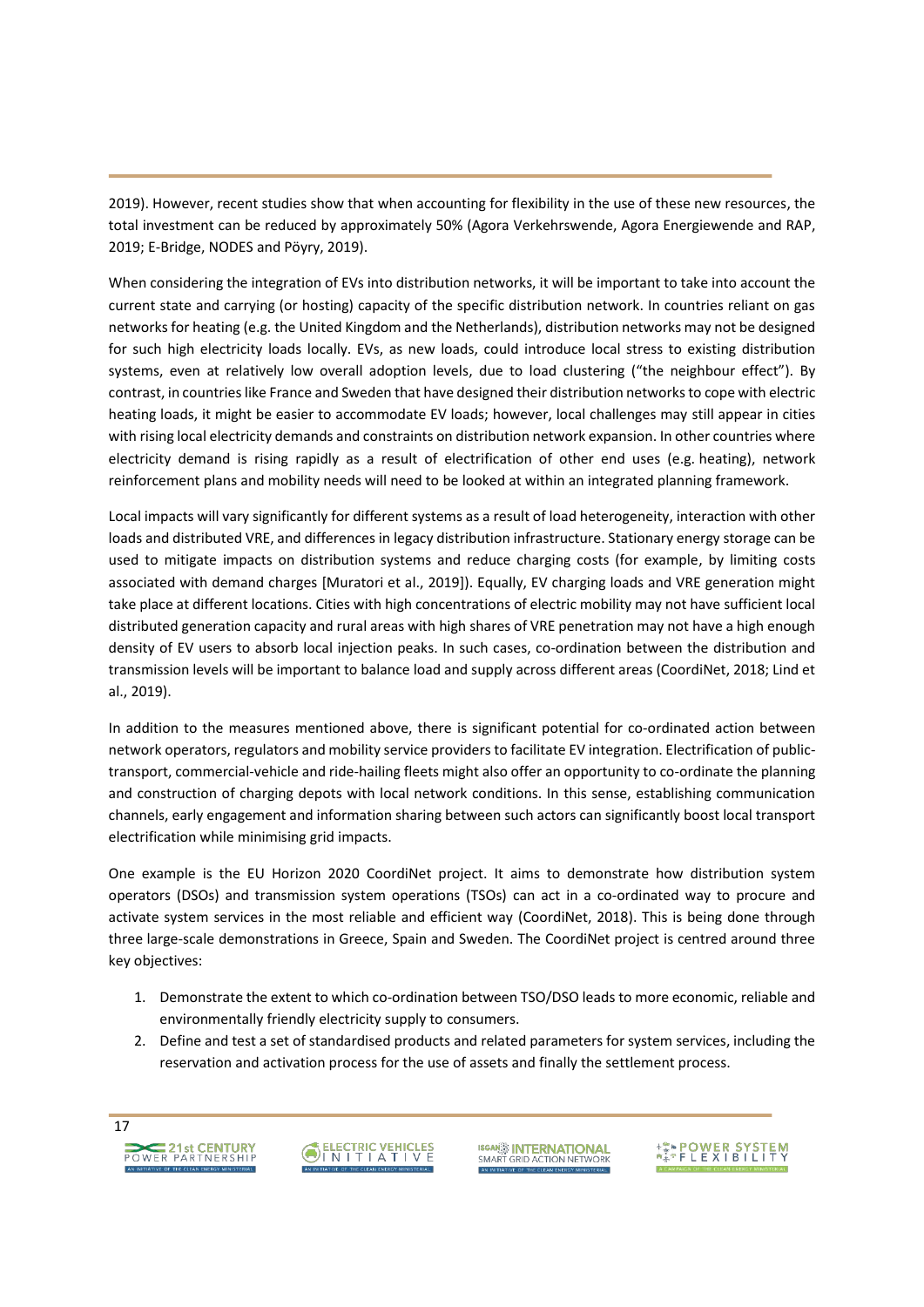3. Specify and develop a TSO-DSO-consumer co-operation platform, starting with the necessary building blocks for the demonstration sites (CoordiNet, 2018).

These components should pave the way for the development of an interoperable pan-European market that allows all market participants to provide energy services and opens up new revenue streams for users providing system services.

#### **Changes in distribution network regulation to allow smart solutions**

EV charging flexibility can be leveraged to minimise local impacts, but a further limitation for the effective integration of EVs and VRE generation at the distribution level may arise from institutional barriers. Historically distribution networks were established as passive unidirectional infrastructure and distribution costs are not explicitly set out in current retail electricity prices. Consequently, regulatory changes may be required to allow DSOs to take a more active role in managing local flexibility requirements and to create a business case offering both better quality of service and lower costs to end users. Given that this is more of an institutional challenge, a longer or more complex process might be implied in enacting regulatory change across the country, or even in changing the business model of existing distribution companies.

The United Kingdom's ongoing "Charging Futures Forum" is an example of the complexity of such processes, where revisions to network charges and retail rate-setting are being driven by the regulator, Ofgem, in co-ordination with retailers, users and the national system operator. In other countries, such as Chile, enabling the smart deployment of distributed energy resources, including EVs, may first require legal changes to the structure and business model of regulated network operators.

The European Union Clean Energy Package for all Europeans, under Article 32 of the directive for the internal market in electricity (recast), "mandates member states to provide the necessary regulatory framework and incentives to allow DSOs to procure flexibility services [...] in accordance with transparent, non-discriminatory and market-based procedures in a market-based manner [...]<sup>n</sup> from resources such as distributed generation, demand response or storage, as an alternative to system grid expansion (European Union, 2019a, 2019b). At a national level, new business models and regulatory changes may be needed to balance the benefits to the bulk power system and the distribution system, and to enable distribution network operators to take a more active role in electricity markets. While the necessary institutional and regulatory changes will vary by country, effective engagement between regulators, the power sector and transport stakeholders will be essential to identify and address the main regulatory barriers to enabling transparent, cost-effective and non-discriminatory EV integration.

#### **Key findings:**

භ Vehicle charging may cause a substantial increase in electricity demand. However, limited impacts are expected on the operation of bulk power systems from both a generation and transmission perspective. EVs could account for 4% of global electricity demand by 2030 in the Sustainable Development Scenario (IEA, 2020a) or 25% of US electricity demand by 2050 in a high electrification scenario (Mai et al., 2018) to put the transport sector on track to meet the Paris Agreement decarbonisation goals.





**ISGAN<sup>2</sup> INTERNATIONAL**<br>SMART GRID ACTION NETWORK

**ARA POWER SYSTEM**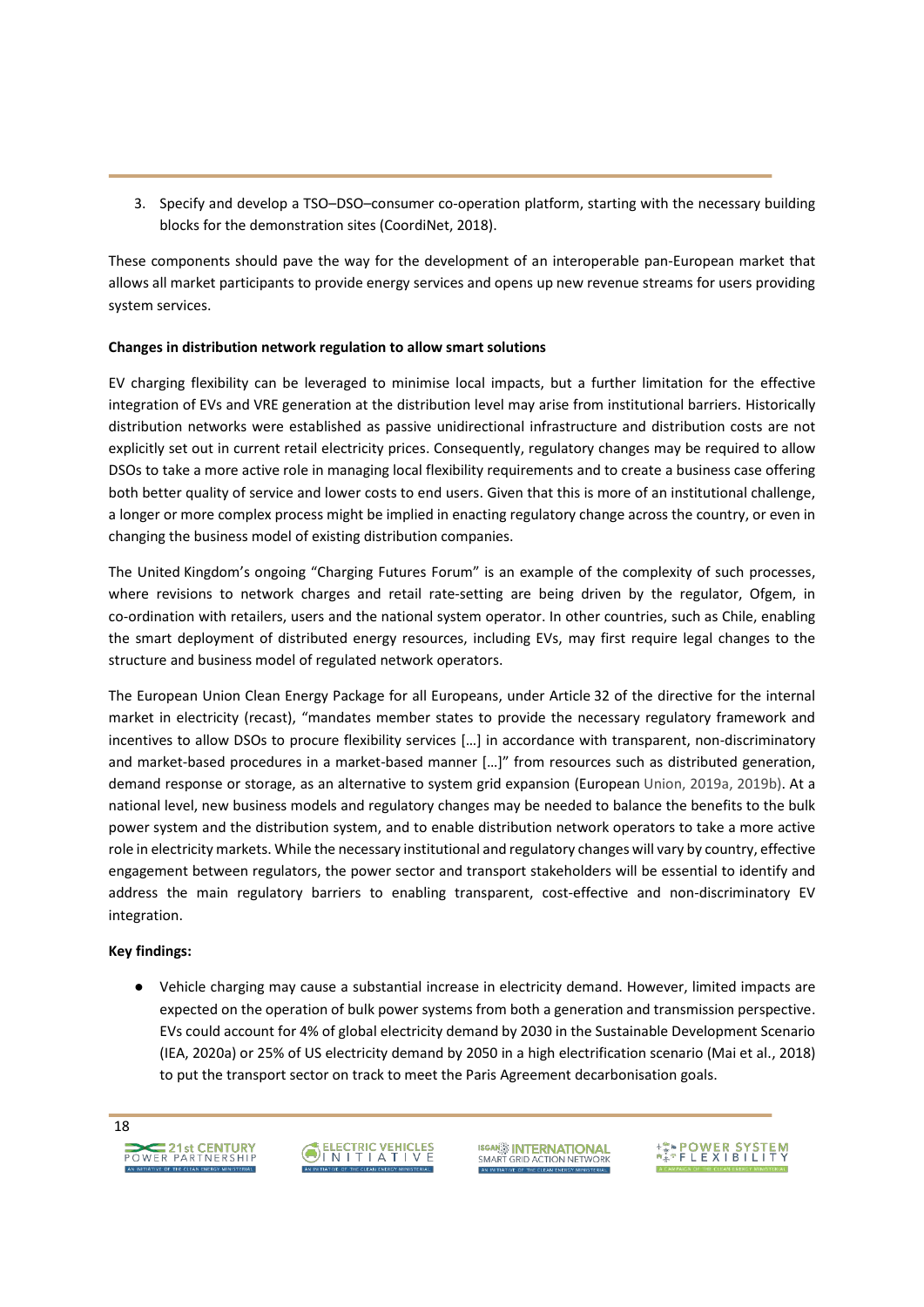- The way in which EVs integrate with and affect local distribution systems is likely to vary greatly. Detailed analysis is needed to assess local distribution-level impacts and enable optimal integration. Local impacts depend on key aspects such as network characteristics and existing grid capacity, the number and location of EV charging events, and the charging strategy.
- භ EV charging flexibility creates several opportunities to mitigate potential impacts on bulk and distribution systems, including ancillary services provision, improved integration of VRE into power systems and the supply of electricity onto the grid during peak times. These could reduce total electricity costs.
- භ Tapping EV charging flexibility requires charging infrastructure to be strategically located (e.g. at workplaces) and mechanisms to enable and compensate off-peak or co-ordinated charging. This controllability can be integrated in the EV or in the charging station. The solution chosen may depend on the EV fleet technology. However, with the introduction of harmonised and interoperable standards, basic functions with minimal cost can already reap large benefits.
- The flexibility of EV charging can be leveraged to minimise local impacts, but current business models and institutional barriers may limit the effective integration of EVs and VRE generation at the distribution level.
- භ Well-designed incentive programmes are necessary to compensate users for providing flexibility and ancillary services. Network owners, TSOs or regulatory authorities should provide efficient signals and regulations, while suppliers and aggregators should make it simple for final users to actively participate.
- භ The costs of implementing flexibility technologies (on-board systems, charging infrastructure, utility upgrades, communications) will need to be shared equitably. This calls for a co-ordinated and innovative approach involving stakeholders and policy makers, so all stakeholders along the flexibility value chain realise benefits.



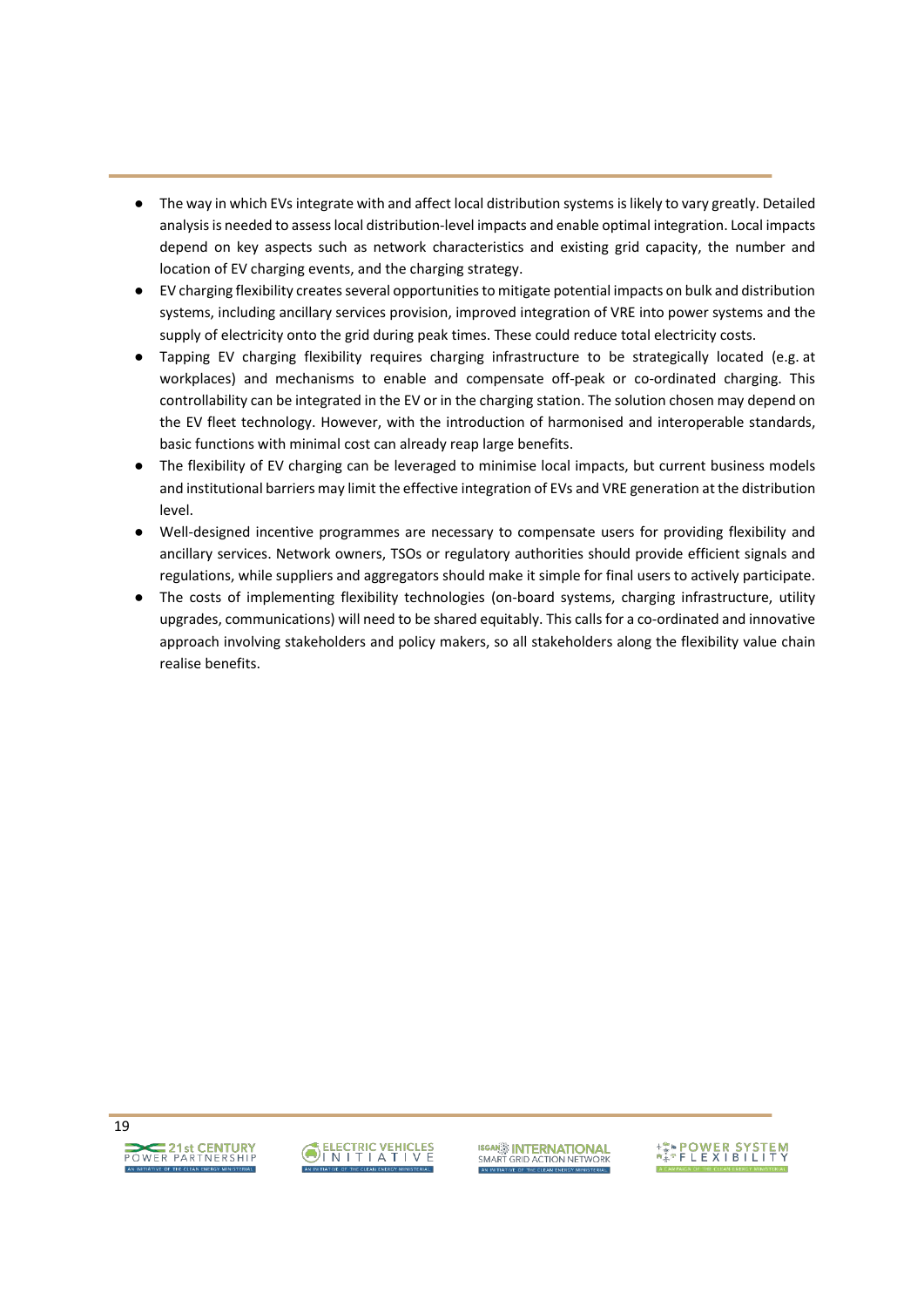### **References:**

Agora Verkehrswende, Agora Energiewende and RAP (2019), *Distribution Grid Planning for a Successful Energy Transition ʹ Focus on Electro-Mobility*, [https://www.agora-verkehrswende.de/en/publications/distribution](https://www.agora-verkehrswende.de/en/publications/distribution-grid-planning-for-a-successful-energy-transition-focus-on-electromobility/)[grid-planning-for-a-successful-energy-transition-focus-on-electromobility/.](https://www.agora-verkehrswende.de/en/publications/distribution-grid-planning-for-a-successful-energy-transition-focus-on-electromobility/)

Coignard, J. et al. (2018), ͞Clean vehicles as an enabler for a clean electricity grid͕͟*Environmental Research Letters*, Vol. 13, No. 5[,](file:///C:/Users/gutierreztavarez_e/AppData/Local/Microsoft/Windows/INetCache/Content.Outlook/1RIDBV90/) [https://iopscience.iop.org/article/10.1088/1748-9326/aabe97.](file:///C:/Users/gutierreztavarez_e/AppData/Local/Microsoft/Windows/INetCache/Content.Outlook/1RIDBV90/)

CoordiNet (2018), *The CoordiNet Project*[,](https://coordinet-project.eu/) [https://coordinet-project.eu/.](https://coordinet-project.eu/)

E-Bridge, NODES and Pöyry (2019), *Market-Based Redispatch is a Necessary Complement to the Current German Redispatch Regime*[, https://nodesmarket.com/wp-content/uploads/2019/11/1-190905-NODES-](https://nodesmarket.com/wp-content/uploads/2019/11/1-190905-NODES-Marktbasierter-EM-dt.pdf)[Marktbasierter-EM-dt.pdf.](https://nodesmarket.com/wp-content/uploads/2019/11/1-190905-NODES-Marktbasierter-EM-dt.pdf)

European Union (2019a), *Directive (EU) 2019/944 of the European Parliament and of the Council of 5 June 2019 on Common Rules for the Internal Market for Electricity and Amending Directive 2012/27/EU (recast)*, Brussels.

European Union (2019b), *Regulation (EU) 2019/943 of the European Parliament and of the Council of 5 June 2019 on the Internal Market for Electricity*, [https://eur-lex.europa.eu/legal](https://eur-lex.europa.eu/legal-content/EN/TXT/?uri=celex:32019R0943)[content/EN/TXT/?uri=celex:32019R0943.](https://eur-lex.europa.eu/legal-content/EN/TXT/?uri=celex:32019R0943)

Hildermeier, J. et al. (2019), *Start with Smart: Promising Practices for Integrating Electric Vehicles into the Grid*, [https://www.raponline.org/knowledge-center/start-with-smart-promising-practices-integrating-electric](https://www.raponline.org/knowledge-center/start-with-smart-promising-practices-integrating-electric-vehicles-grid/)[vehicles-grid/.](https://www.raponline.org/knowledge-center/start-with-smart-promising-practices-integrating-electric-vehicles-grid/)

Hoehne, C. G. and M. V. Chester (2016), "Optimizing plug-in electric vehicle and vehicle-to-grid charge scheduling to minimize carbon emissions", *Energy*, Vol. 115, Part 1, pp. 646-657, [https://www.sciencedirect.com/science/article/pii/S0360544216312981.](https://www.sciencedirect.com/science/article/pii/S0360544216312981)

Hogan, M., C. Kolokathis and A. Jahn (Treasure Hiding in Plain Sight: Launching Electric Transport with the Grid We Already Have, Regulatory Assistance Project[, https://www.raponline.org/knowledge-center/treasure](https://www.raponline.org/knowledge-center/treasure-hiding-in-plain-sight-launching-electric-transport-with-the-grid-we-already-have/)[hiding-in-plain-sight-launching-electric-transport-with-the-grid-we-already-have/.](https://www.raponline.org/knowledge-center/treasure-hiding-in-plain-sight-launching-electric-transport-with-the-grid-we-already-have/)

IEA (International Energy Agency) (2020a), *Global EV Outlook 2020*, IEA, Paris, [https://www.iea.org/reports/global-ev-outlook-2020.](https://www.iea.org/reports/global-ev-outlook-2020)

IEA (2020b), *World CO2 Emissions from Fuel Combustion*, IEA Statistics, Paris, [https://www.iea.org/reports/co2](https://www.iea.org/reports/co2-emissions-from-fuel-combustion-overview) [emissions-from-fuel-combustion-overview.](https://www.iea.org/reports/co2-emissions-from-fuel-combustion-overview)

IEA (2020c), *Energy Technology Perspectives 2020*, IEA Paris.

IEA (2019), *China Power System Transformation*, IEA, Paris[,](file:///C:/Users/gutierreztavarez_e/AppData/Local/Microsoft/Windows/INetCache/Content.Outlook/1RIDBV90/) [https://webstore.iea.org/china-power-system](file:///C:/Users/gutierreztavarez_e/AppData/Local/Microsoft/Windows/INetCache/Content.Outlook/1RIDBV90/)[transformation#:~:text=Assessing%20the%20benefit%20of%20optimised%20operations%20and%20advanced](https://webstore.iea.org/china-power-system-transformation#:~:text=Assessing%20the%20benefit%20of%20optimised%20operations%20and%20advanced%20flexibility%20options&text=China%20Power%20System%20Transformation%20has%20a%20two%2Dfold%20objective.&text=The%20modelling%20identifies%20the%20establishment,system%20operation%20efficiency%20in%20China.) [%20flexibility%20options&text=China%20Power%20System%20Transformation%20has%20a%20two%2Dfold%](https://webstore.iea.org/china-power-system-transformation#:~:text=Assessing%20the%20benefit%20of%20optimised%20operations%20and%20advanced%20flexibility%20options&text=China%20Power%20System%20Transformation%20has%20a%20two%2Dfold%20objective.&text=The%20modelling%20identifies%20the%20establishment,system%20operation%20efficiency%20in%20China.) [20objective.&text=The%20modelling%20identifies%20the%20establishment,system%20operation%20efficienc](https://webstore.iea.org/china-power-system-transformation#:~:text=Assessing%20the%20benefit%20of%20optimised%20operations%20and%20advanced%20flexibility%20options&text=China%20Power%20System%20Transformation%20has%20a%20two%2Dfold%20objective.&text=The%20modelling%20identifies%20the%20establishment,system%20operation%20efficiency%20in%20China.) [y%20in%20China.](https://webstore.iea.org/china-power-system-transformation#:~:text=Assessing%20the%20benefit%20of%20optimised%20operations%20and%20advanced%20flexibility%20options&text=China%20Power%20System%20Transformation%20has%20a%20two%2Dfold%20objective.&text=The%20modelling%20identifies%20the%20establishment,system%20operation%20efficiency%20in%20China.)

Jenn, A. (2020), "Emissions benefits of electric vehicles in Uber and Lyft ride-hailing services", Nature Energy, Vol. 5, pp. 520-525, [https://www.nature.com/articles/s41560-020-0632-7.](https://www.nature.com/articles/s41560-020-0632-7)





**ISGAN<sup>22</sup> INTERNATIONAL**<br>SMART GRID ACTION NETWORK

**ARAPOWER SYSTEM**